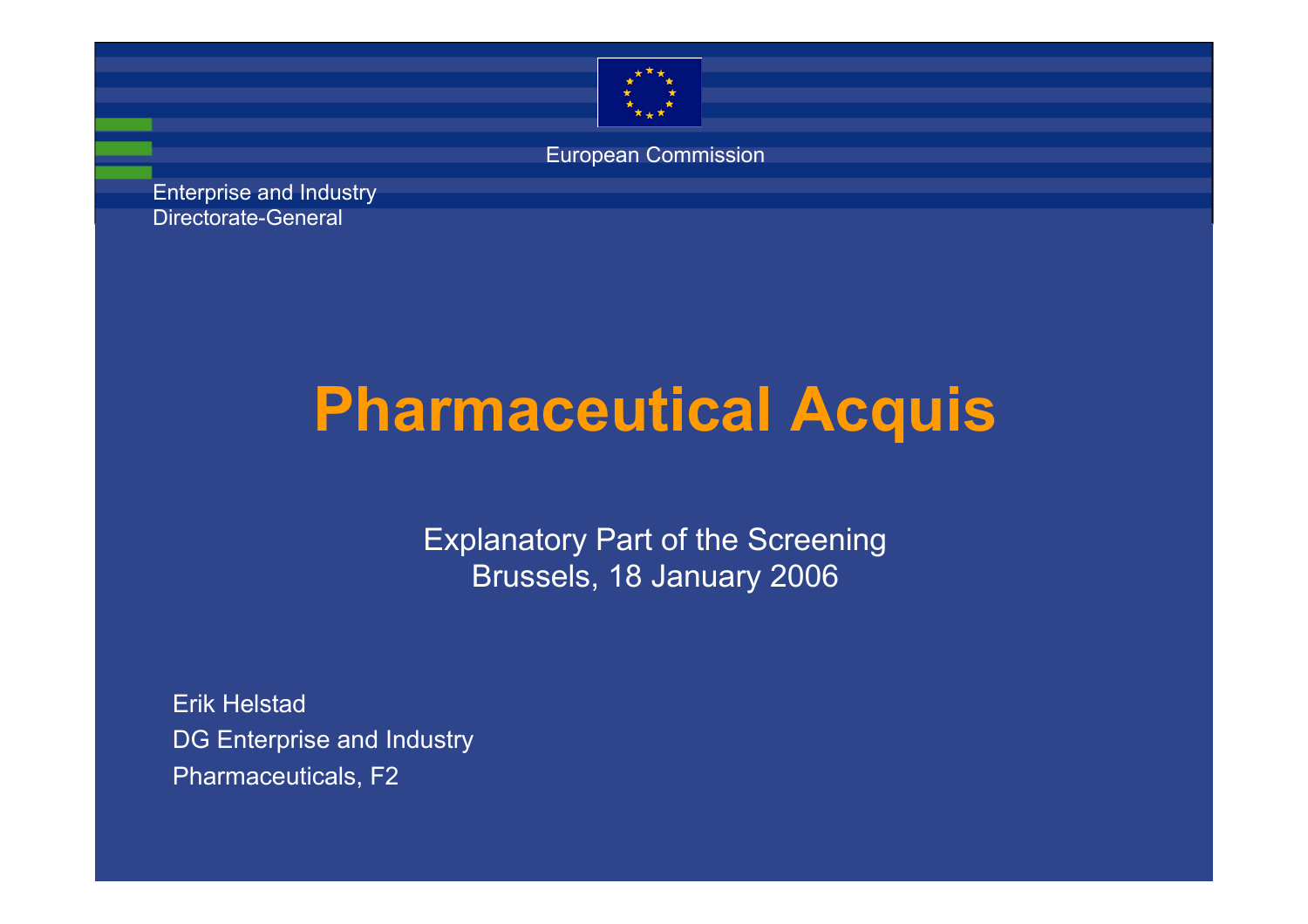#### Marketing authorisation legislation in the EU

- – Human code - Directive 2001/83/EC (last amended Directive 2004/27/EC)
- – Veterinary code - Directive 2001/82/EC (last amended Directive 2004/28/EC)
- – Centralised procedure – Regulation (EC) No 726/2004
- – Regulation (EC) No 1085/2003 (Variations –human)
- – Regulation (EC) No 1084/2003 (Variations –veterinary)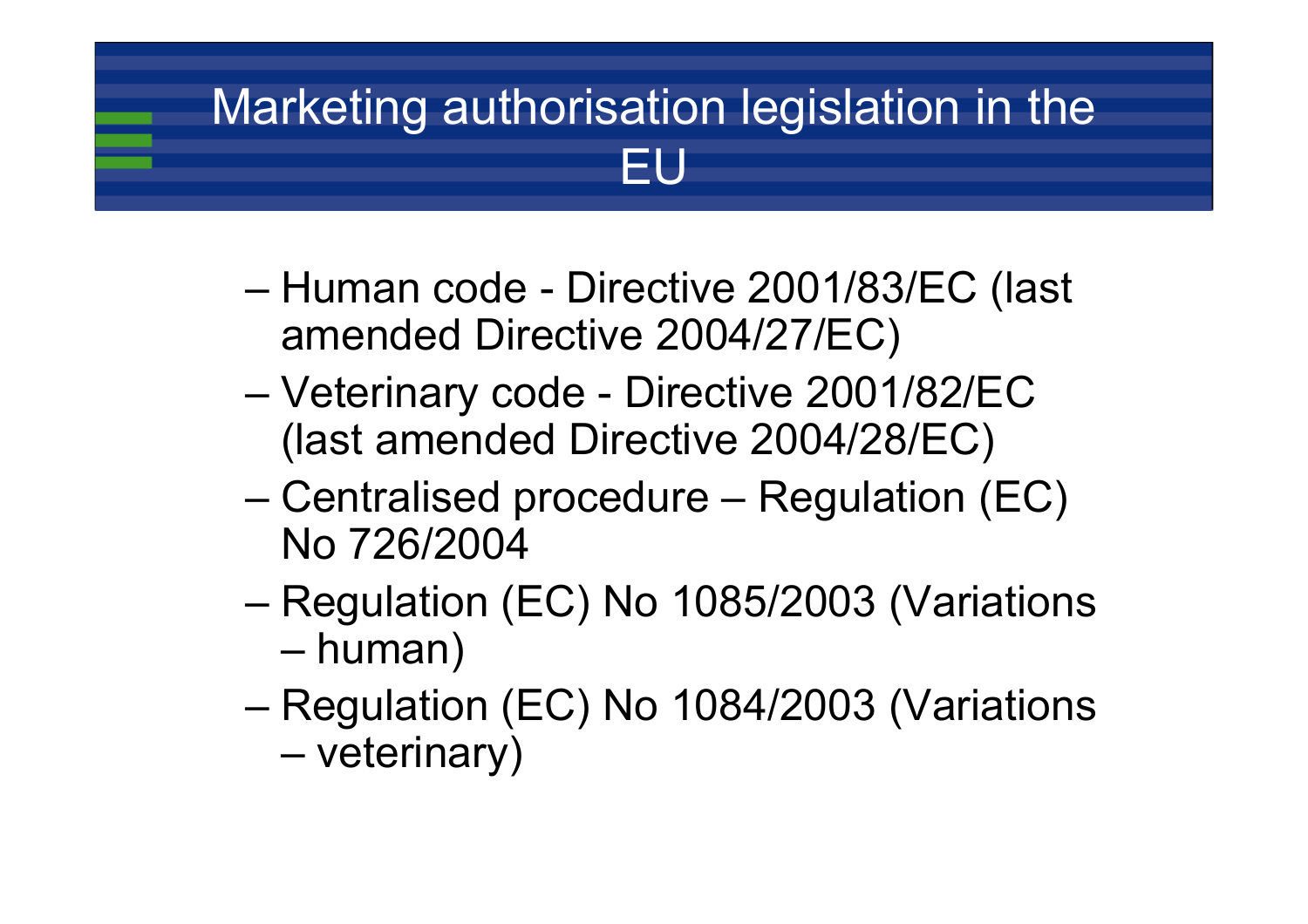Further legal framework for medicinal products

- – Orphan medicinal products - Regulation (EC) No 141/2001
- Clinical trials Directive 2001/20/EC
- Commission Directive 2003/94/EC (Good manufacturing Practice)
- – Regulation (EEC) No 2377/90 (maximum residue limits for veterinary medicinal products in foodstuffs of animal origin)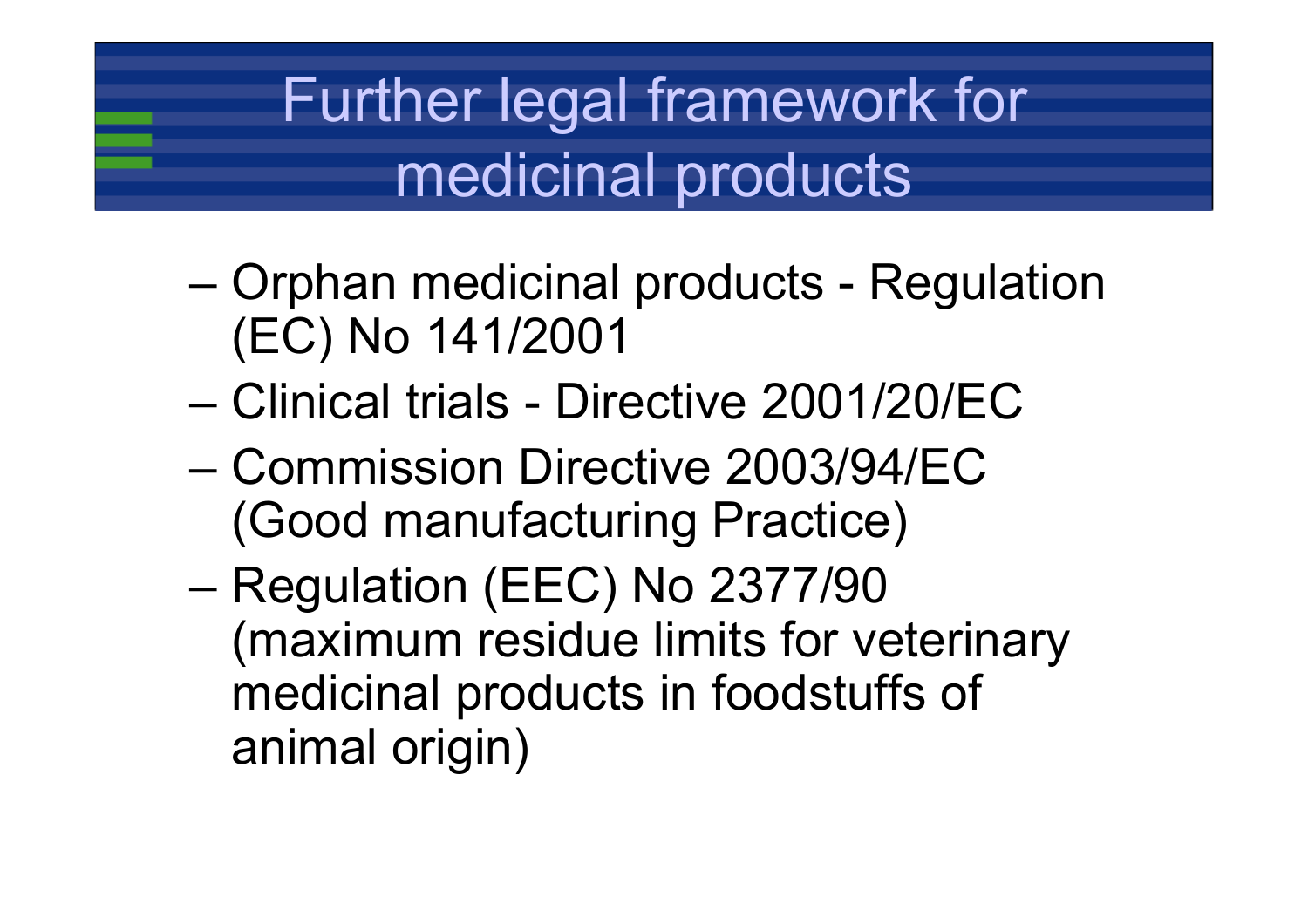Marketing authorisations for medicinal products for human use (Article 6 of Directive 2001/83/EC)

- A medicinal product may only be placed on the market in the European Union when a marketing authorisation has been issued by the competent authority of a Member State for its own territory (a national authorisation) or when an authorisation has been granted for the entire Community (a Community authorisation)
- Authorisations are granted on the basis of the criteria of QUALITY, SAFETY and EFFICACY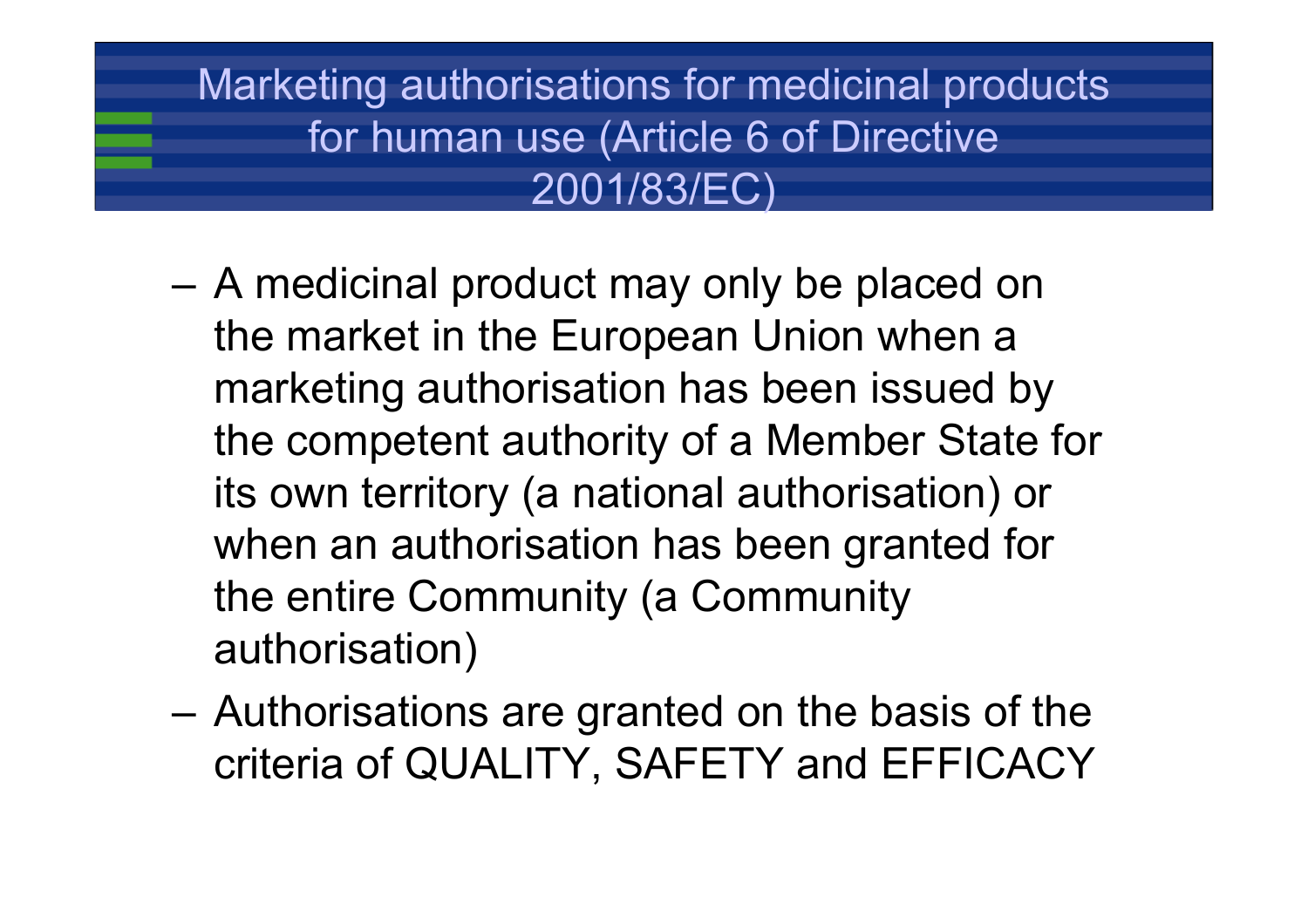# Types of applications

Applications must include a standard dossier described in the legislation

- Application types:
	- Independent full dossier (all tests and trials), Article 8 of Directive 2001/83/EC
		- "data exclusivity" for the data submitted
	- Generic, Article 10
	- Well established medicinal use, Article 10a
	- Fixed combinations, Article 10b
	- Informed consent, Article 10c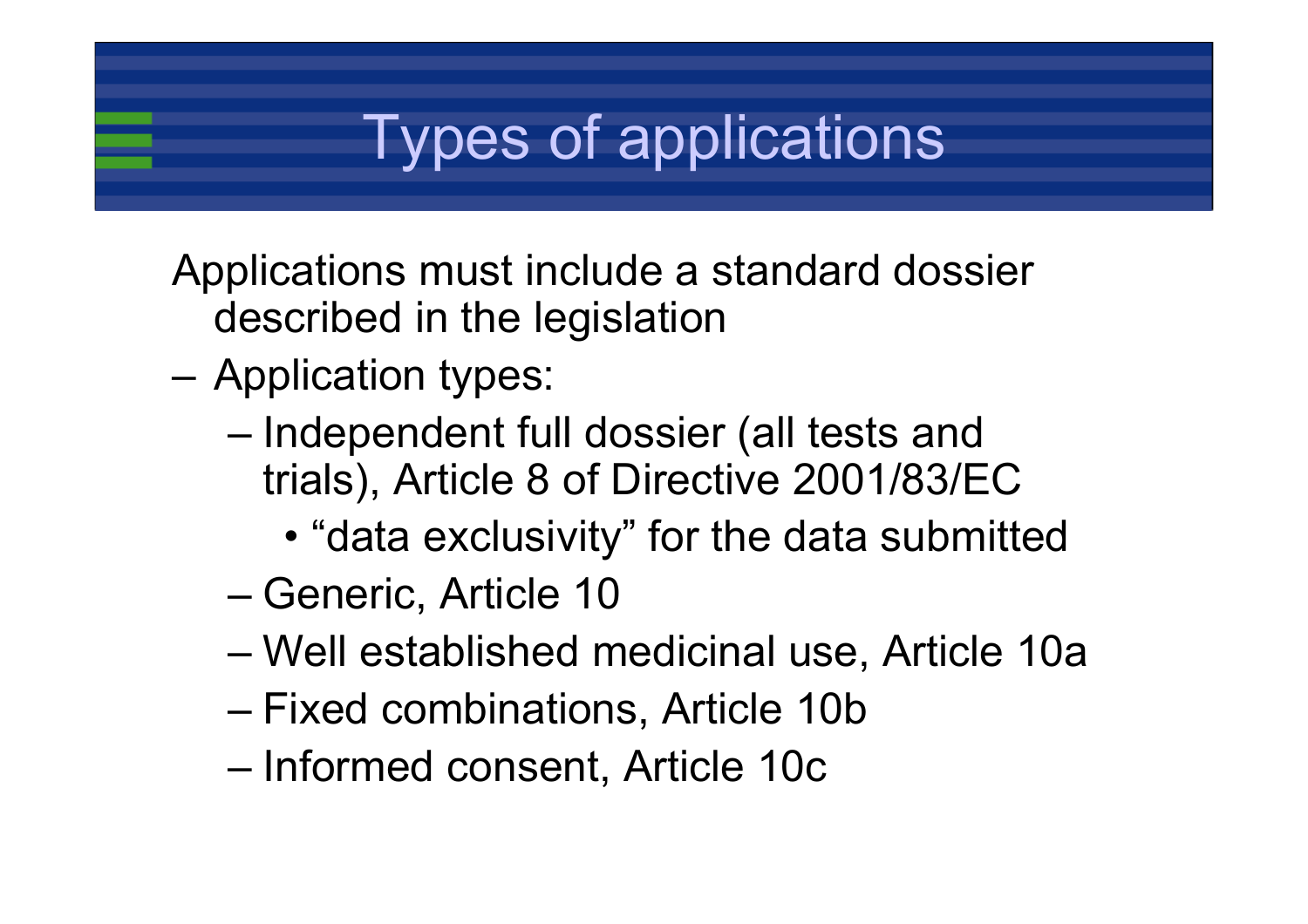### Renewal and "Sunset clause"

- – Validity of 5 years / possible renewal, Article 24(1-3)
	- –Once renewed valid unlimited
	- –Exception on grounds of pharmacovigilance
- – "sunset clause", Article 24(4-6)
	- –Not on the market for 3 years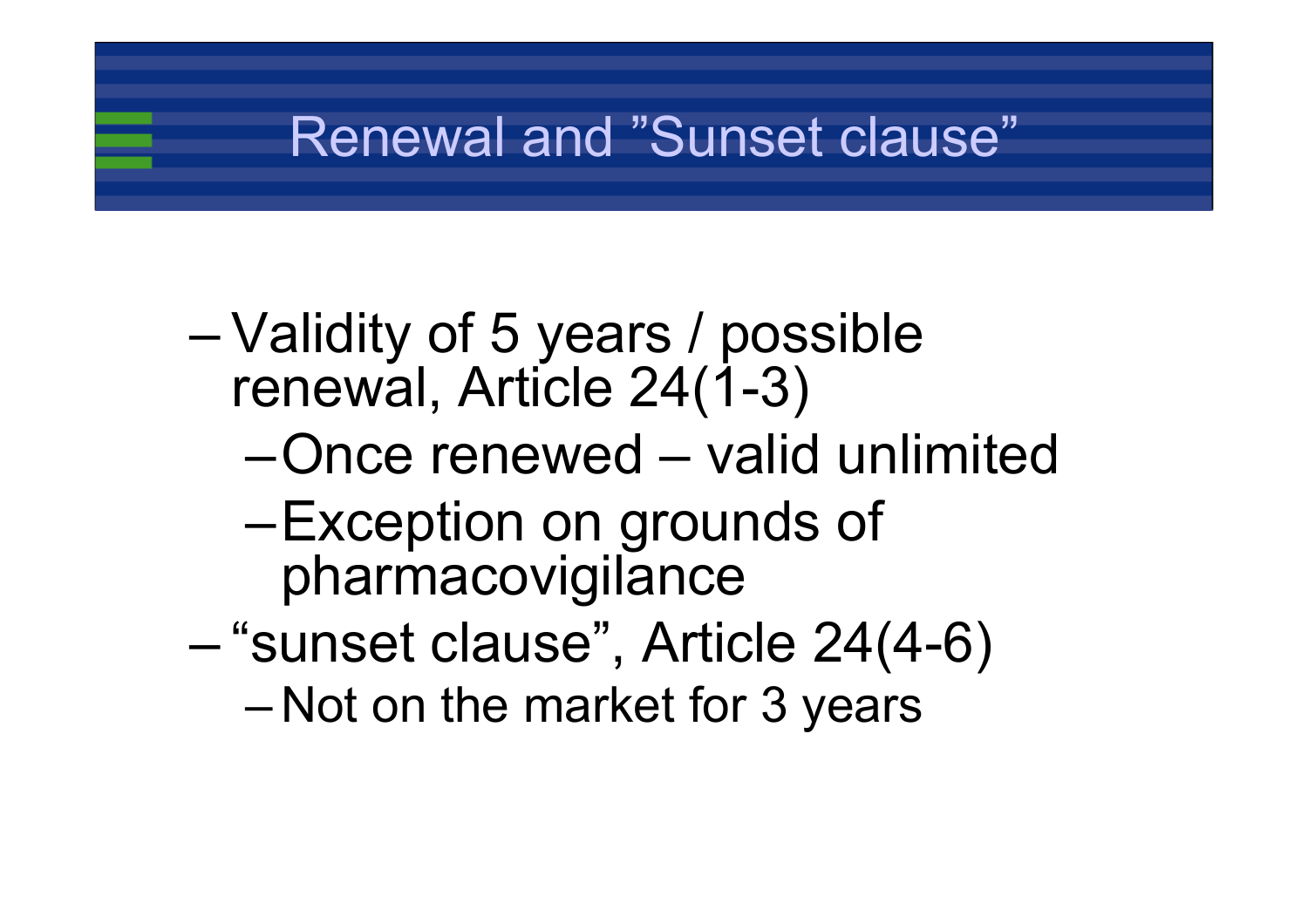# The procedures available

#### Centralised procedure

 Applications made directly to the European Agency for the Evaluation of Medicinal Products (EMEA) leading to the grant of a Europe-wide marketing authorisation issued by the Commission

#### Mutual Recognition and Decentralised procedures

 Applications made to the MS selected by the applicant and the procedure is based on mutual recognition of national marketing authorisations; where this is not possible, a Community arbitration procedure is triggered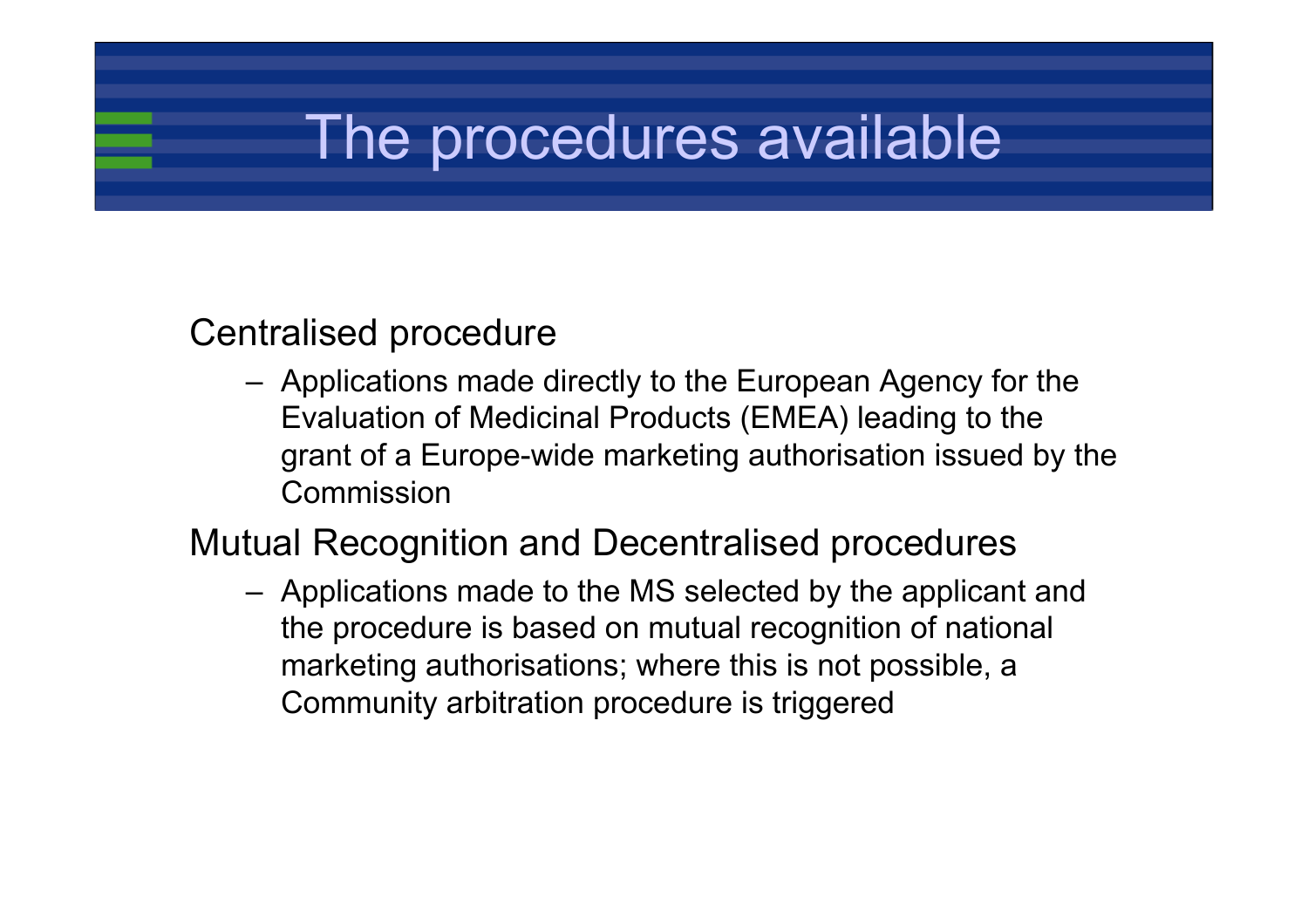# The centralised procedure – Scope

#### Mandatory for medicinal products:

- – developed by means of biotechnological processes (recombinant DNA, controlled expression of genes coding, hybridoma and monoclonal antibody methods)
- – containing new actives substances indicated for the treatment of AIDS, cancer, diabetes and neuro-degenerative diseases
- –orphan designated medicinal products
- – 4 years after entry into force, also: autoimmune diseases and other immune disfunctions, viral diseases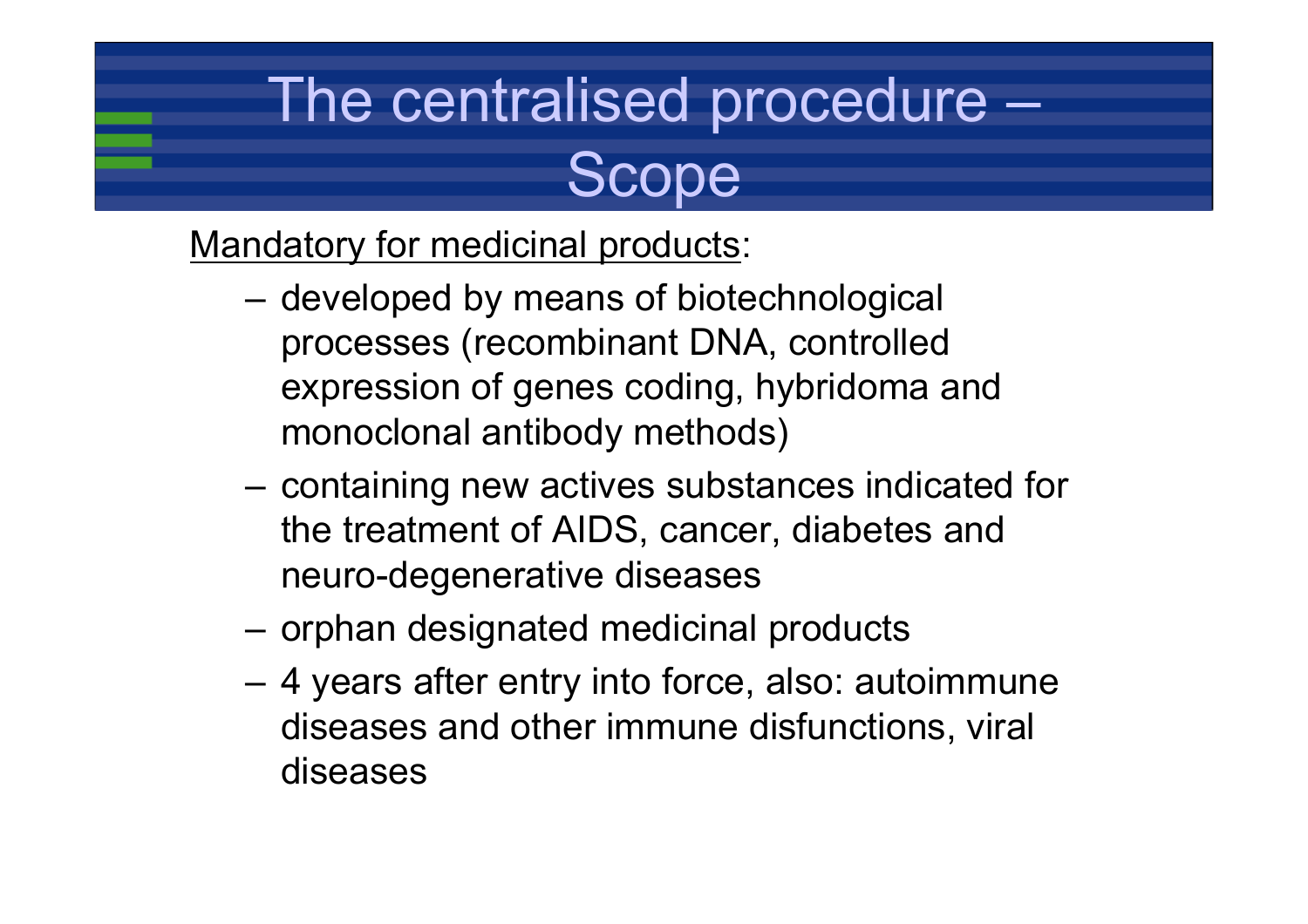# The centralised procedure - Scope Optional:

- –New active substances
- – MP with a significant therapeutic benefit, scientific or technical innovation, or answering the interest of patients or animal health at Community level

Generics of centralised products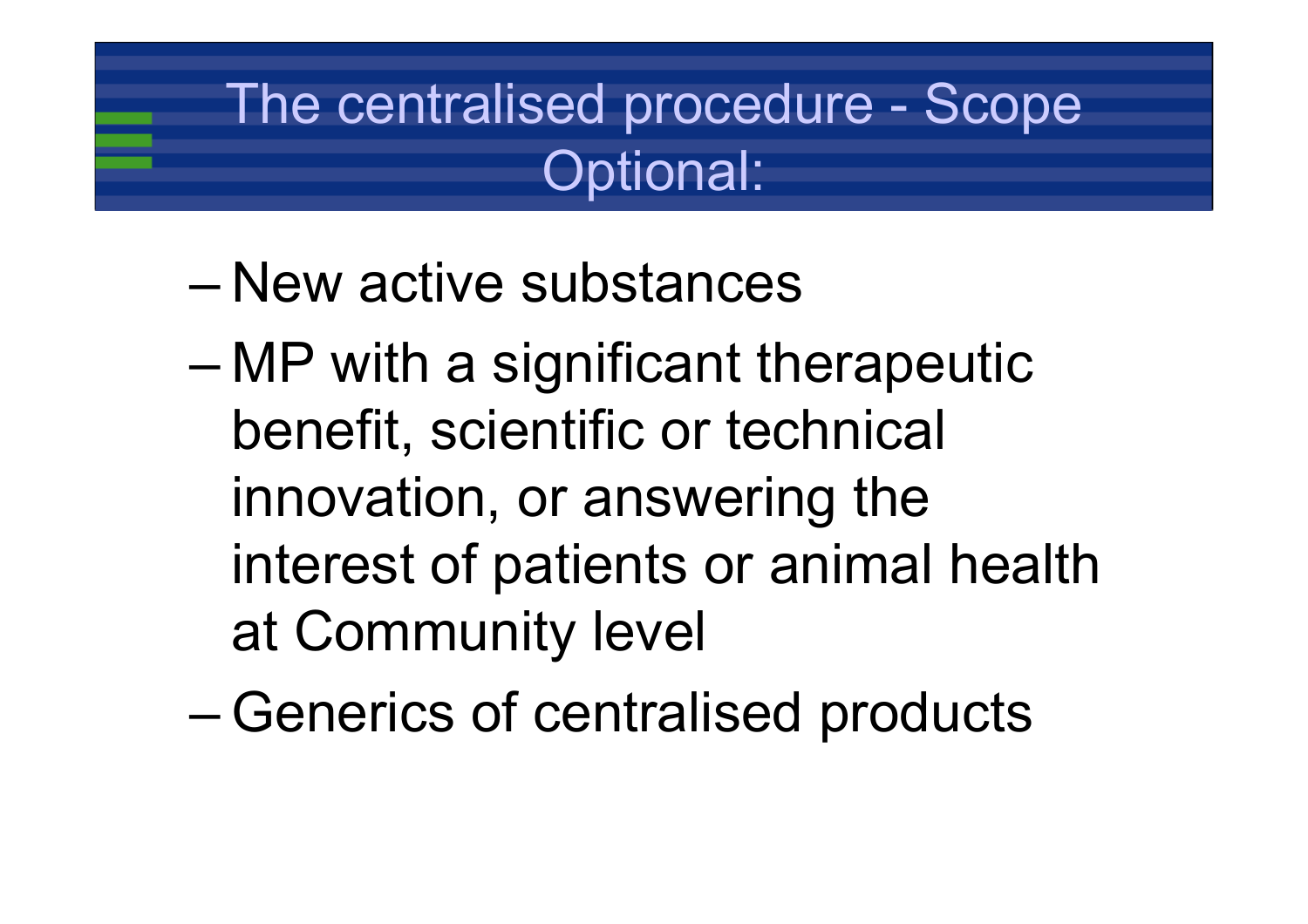# The centralised procedure operation

- –Application to the EMEA
- – Scientific assessment by the CPMP/CVMP  $\rightarrow$  Opinion
- – Possible appeal (re-examination) of the **Opinion**
- –Opinion forwarded to the Commission
- –Draft Commission decision
- –Standing Committee (comitology procedure)
- – Adoption of Commission decision – valid throughout the EU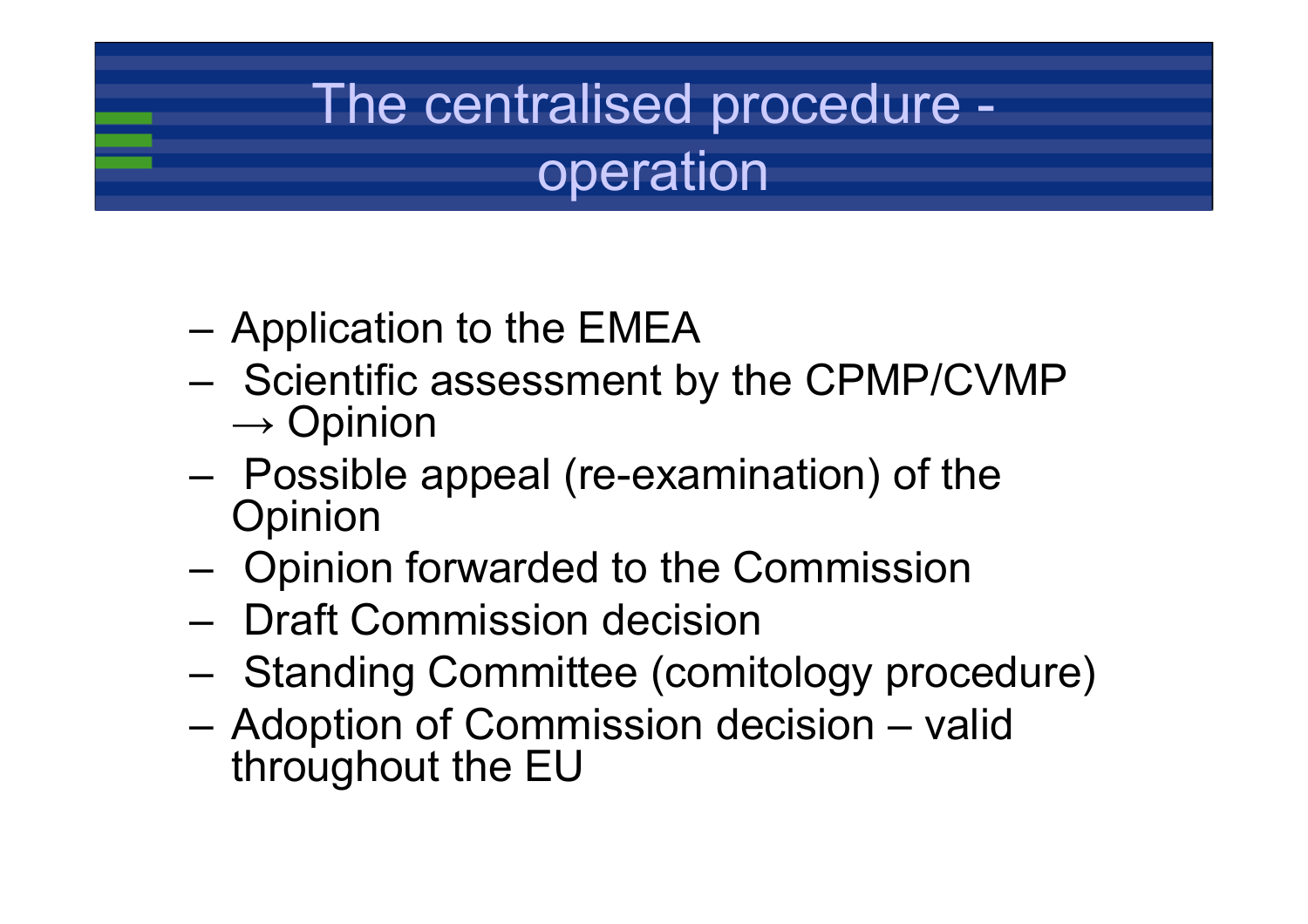# Mutual recognition procedure – Scope

- – Compulsory for all medicinal products to be marketed in a member State other than that in which they were first authorised
- – May be used for all products except those which fall within the mandatory scope of the centralised procedure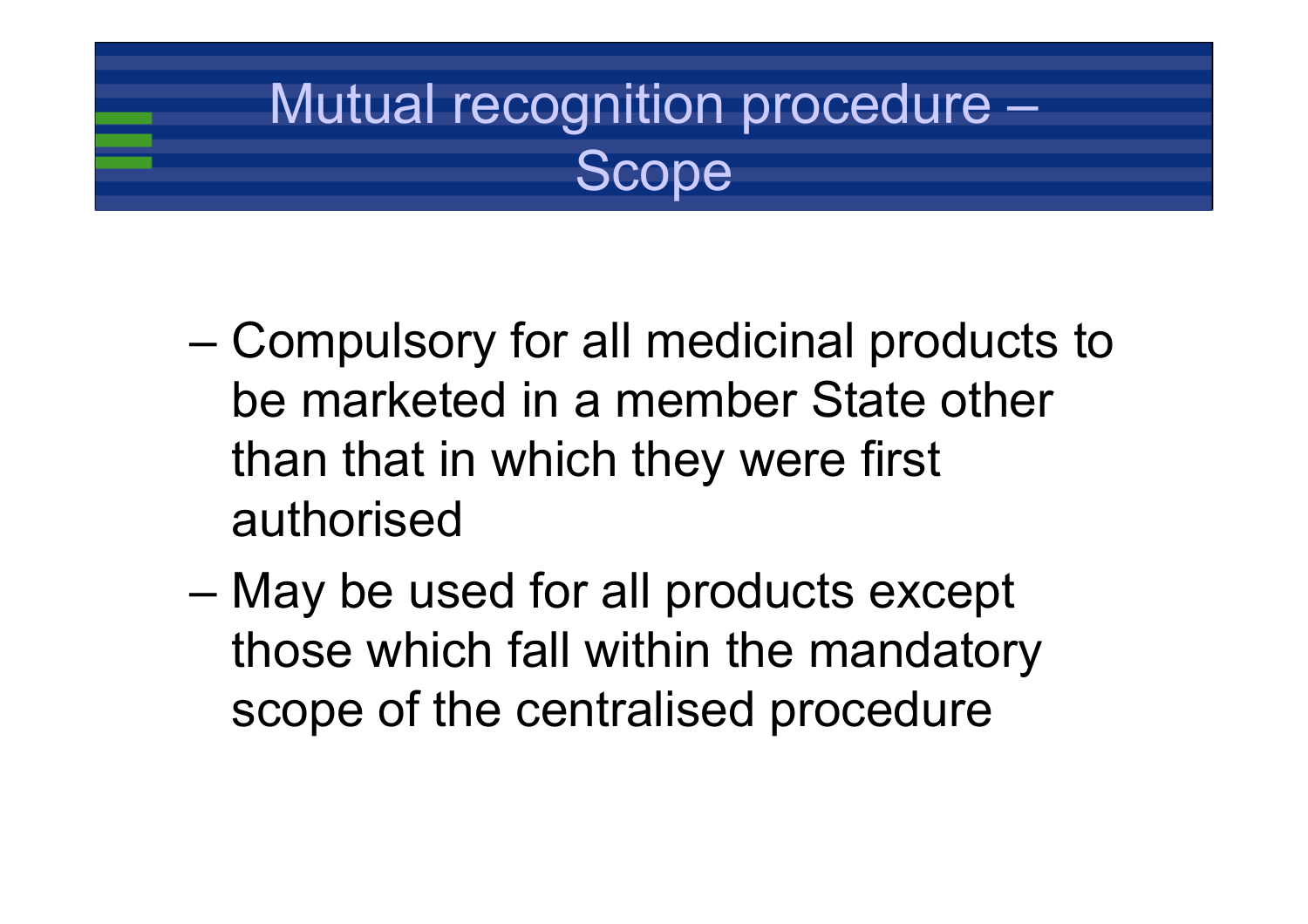#### The mutual recognition procedure, Chapter 4 of Directive 2001/83/EC - Operation

- –Applications submitted in one or more MS
- Identification of Reference and Concerned Member States
- – Assessment by RMS (90 days) and suspension of evaluation in CMS
- – Recognition of the assessment by RMS by CMS (90 days), Article 28(4)
- – Refusal to recognise – Arbitration EMEA  $\rightarrow$ Commission decision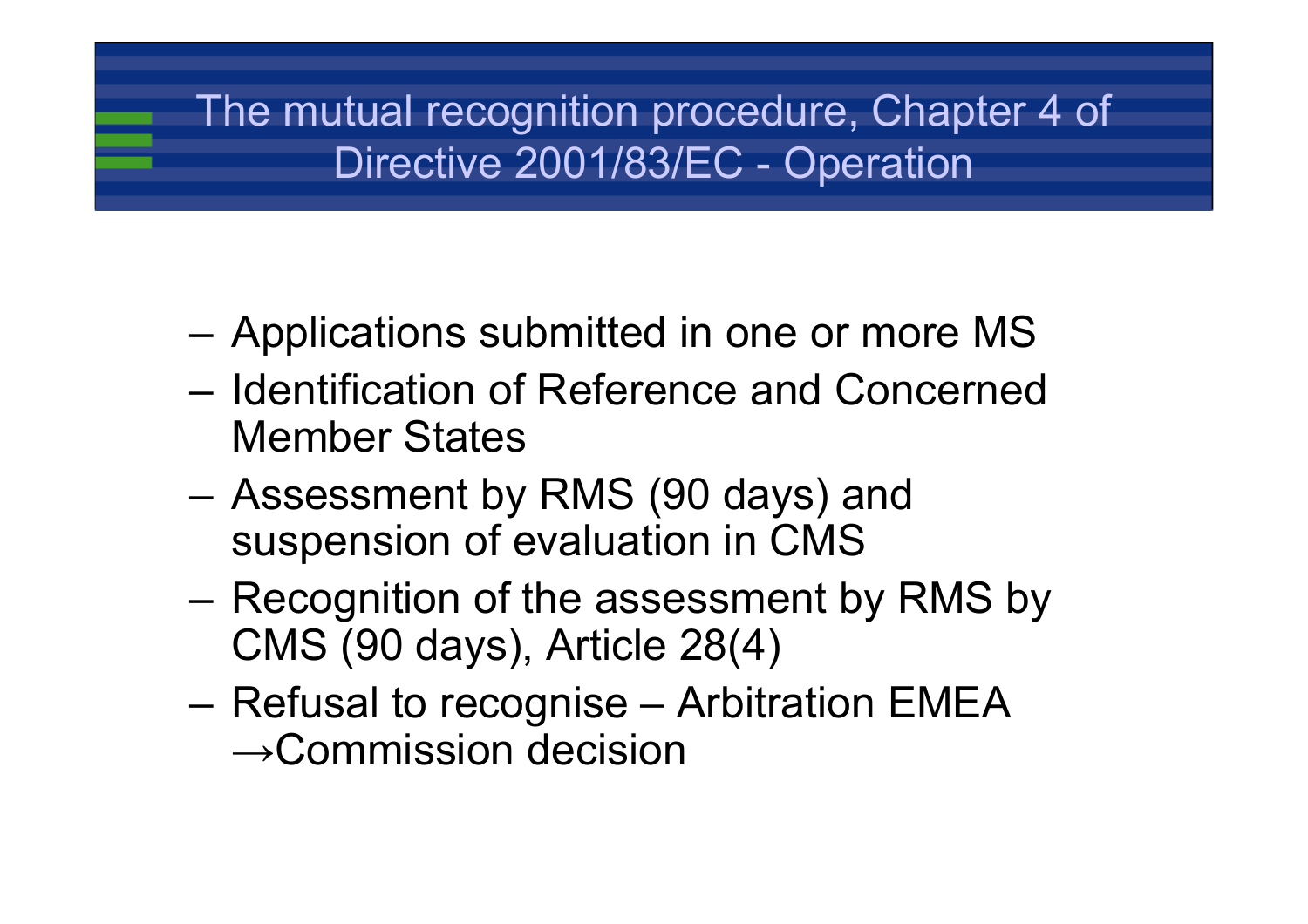# Community rules on authorisations – Impact in Turkey and Croatia

Centralised marketing authorisations:

- – Valid in the entire EU, also Turkey and **Croatia**
- – Conflicting national authorisations become inapplicable

National marketing authorisations:

- –Upgrading of old dossiers
- –Mutual recognition procedure
- Maintenance of achieved harmonisation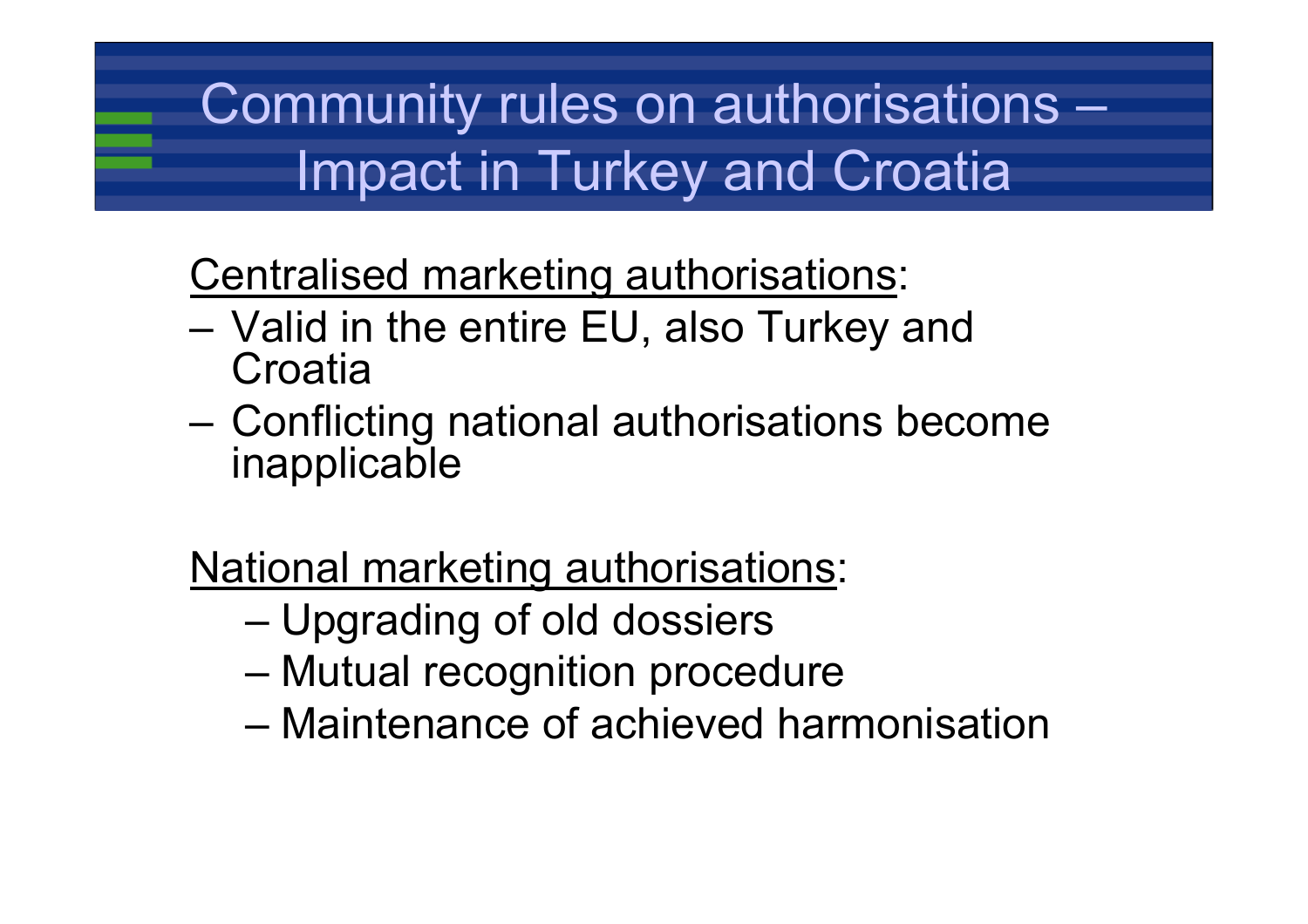#### **Timelines**

#### – The procedure for granting a marketing authorisation for medicinal products shall be completed within a maximum of 210 days, Article 17 of Directive 2001/83/EC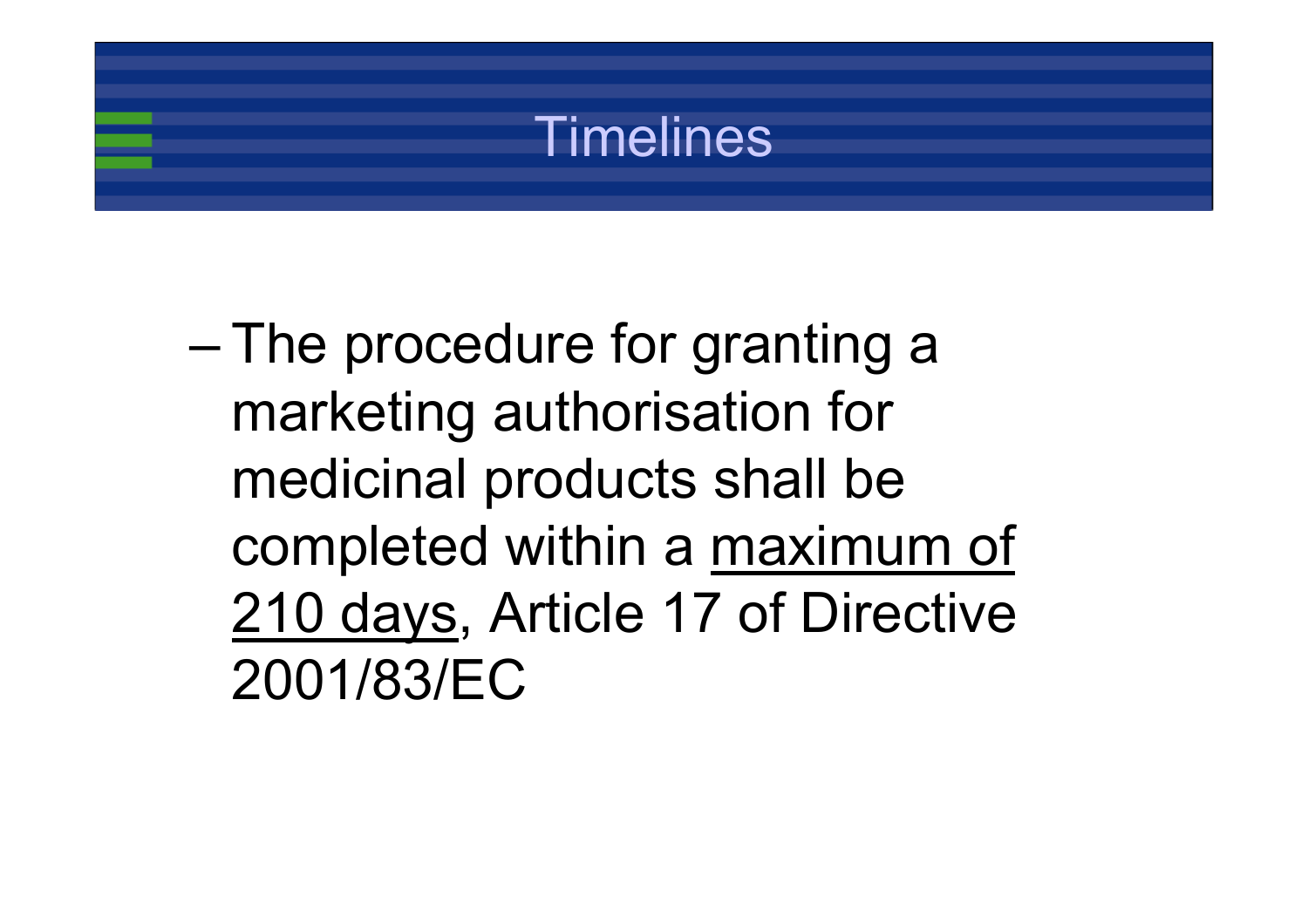## Data protection/exclusivity, Article 10

- –10 years of protection (8+2)
- – +1 year for new therapeutic indications bringing a significant clinical benefit
- – 1 year for new indication of a well established substance (significant preclinical or clinical studies)
- – 1 year for OTC switch (significant preclinical or clinical studies) Article 74a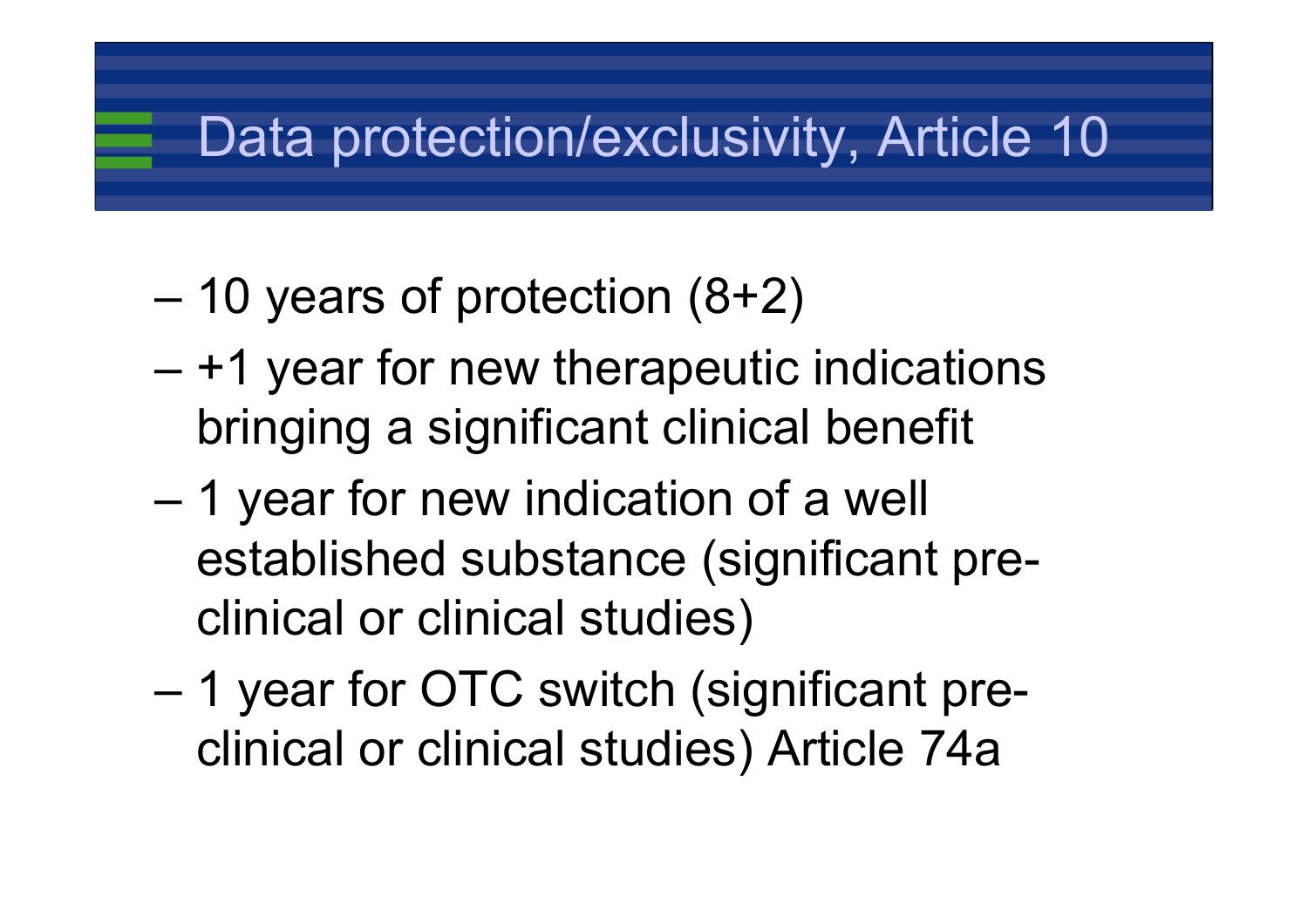# 10 years of protection (8+2)

- – **Data exclusivity**: a generic of a reference medicinal product which is or has been authorised under Article 6 for not less than eight years in a Member State or in the Community.
- – **Marketing protection**: shall not be placed on the market until ten years have elapsed from the initial authorisation of the reference product.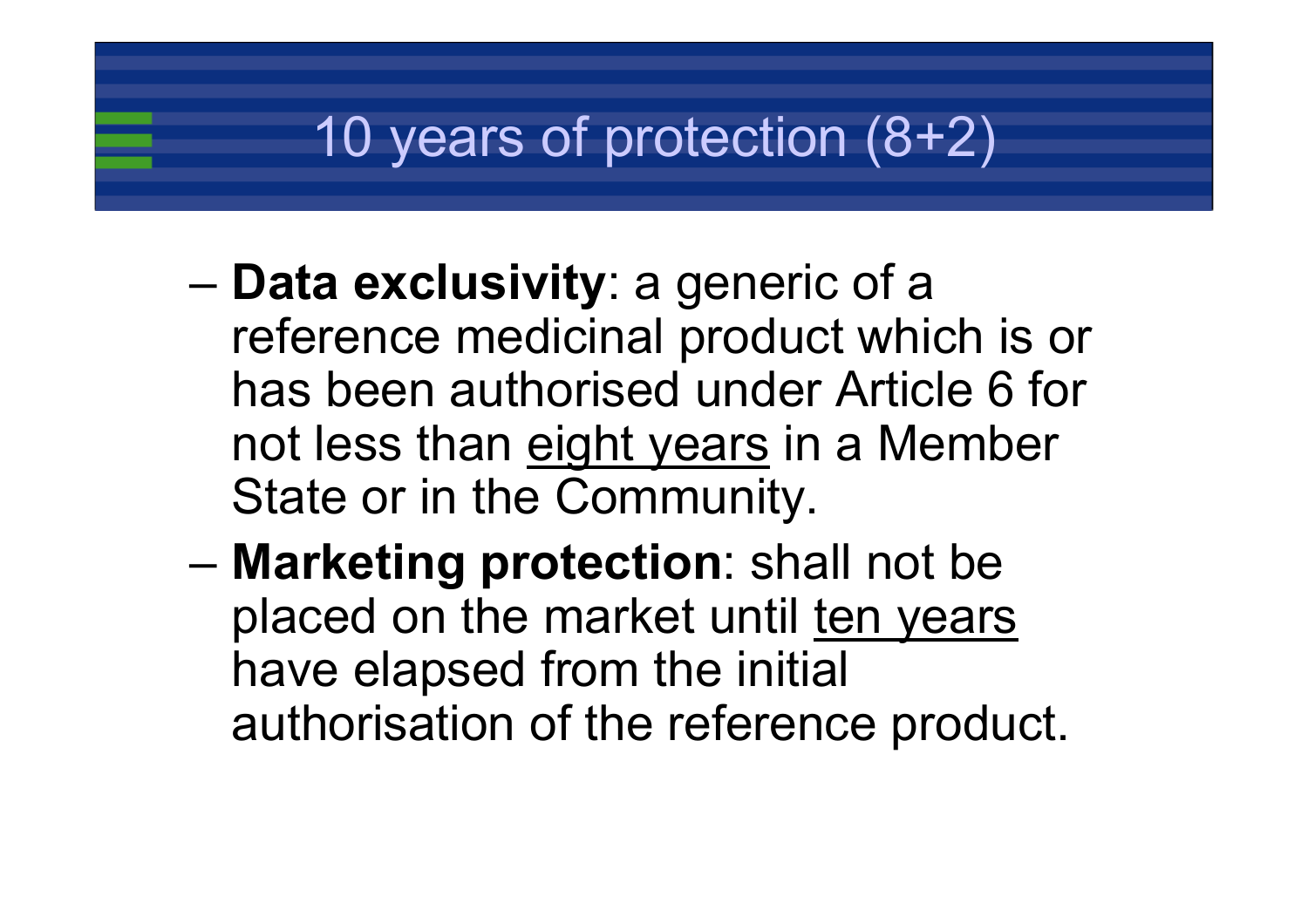#### +1 new therapeutic indication

The ten-year period of marketing protection shall be extended to a maximum of eleven years if, during the first eight years of those ten years, the marketing authorisation holder obtains an authorisation for one or more new therapeutic indications which, during the scientific evaluation prior to their authorisation, are held to bring a significant clinical benefit in comparison with existing therapies.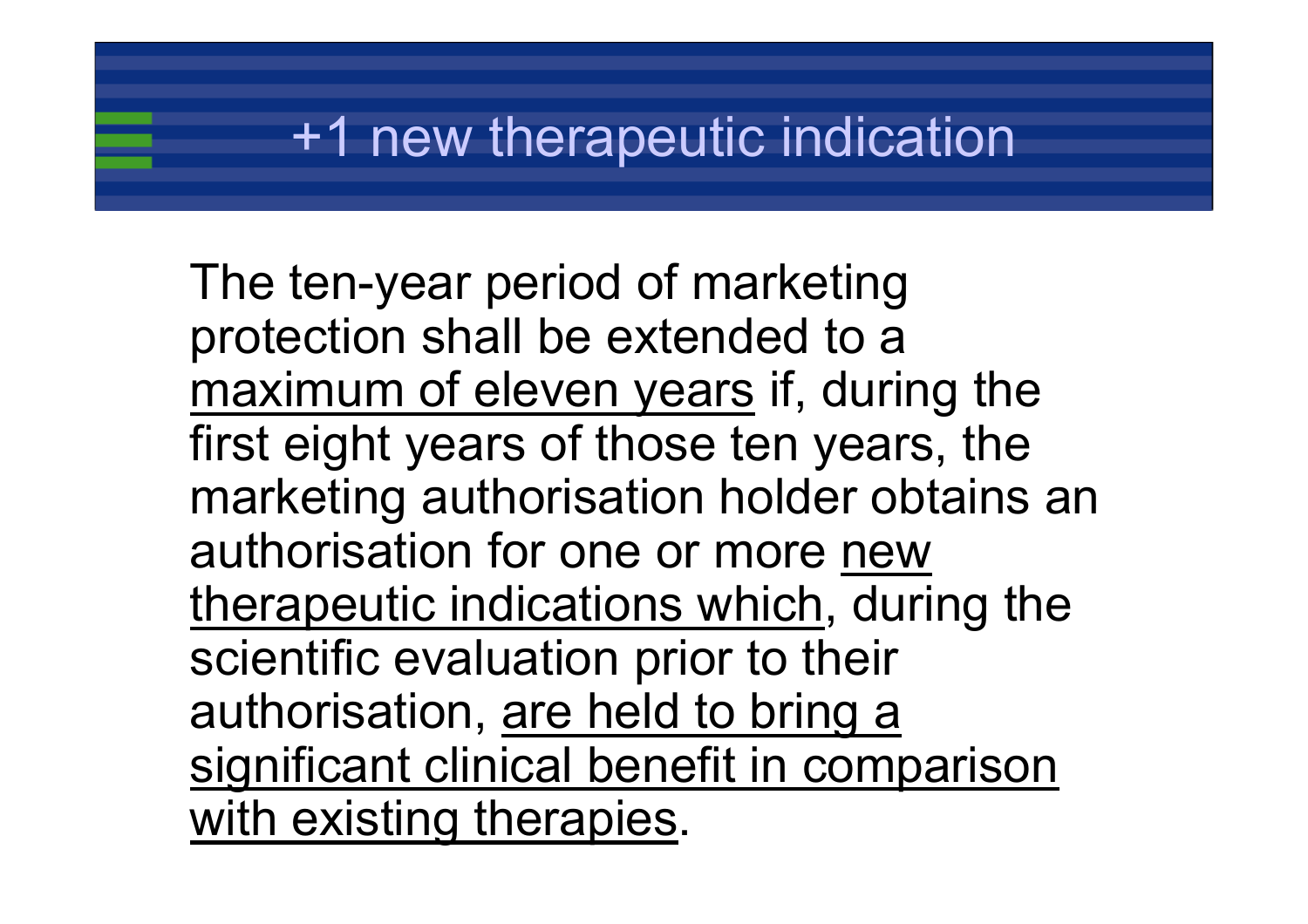# New indication of a well established substance

Where an application is made for a new indication for a well-established substance, a non-cumulative period of one year of data exclusivity shall be granted, provided that significant preclinical or clinical studies were carried out in relation to the new indication.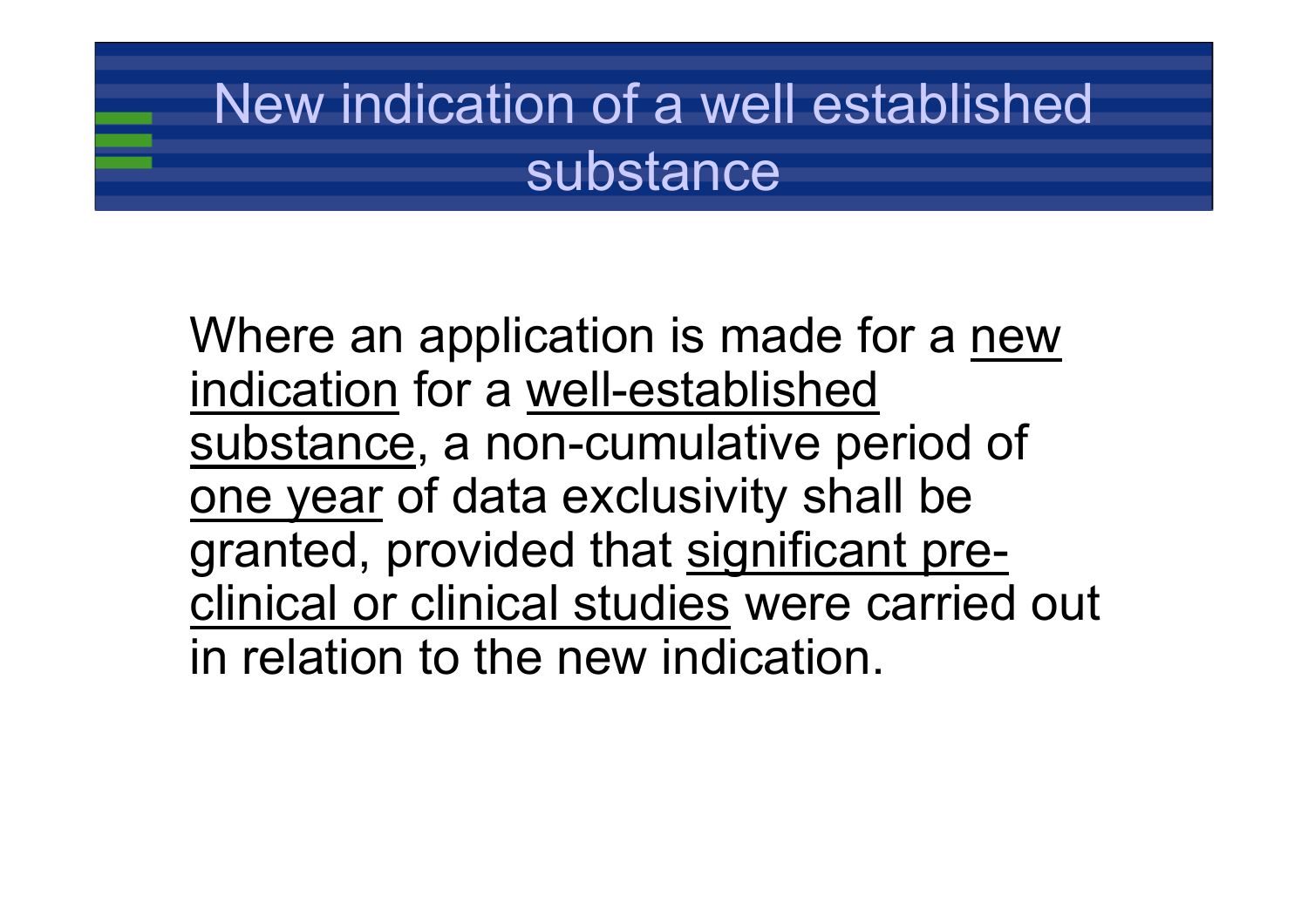#### OTC switch, Article 74a

Where a change of classification of a medicinal product has been authorised on the basis of significant pre-clinical tests or clinical trials, the competent authority shall not refer to the results of those tests or trials when examining an application by another applicant for or holder of marketing authorisation for a change of classification of the same substance for one year after the initial change was authorised.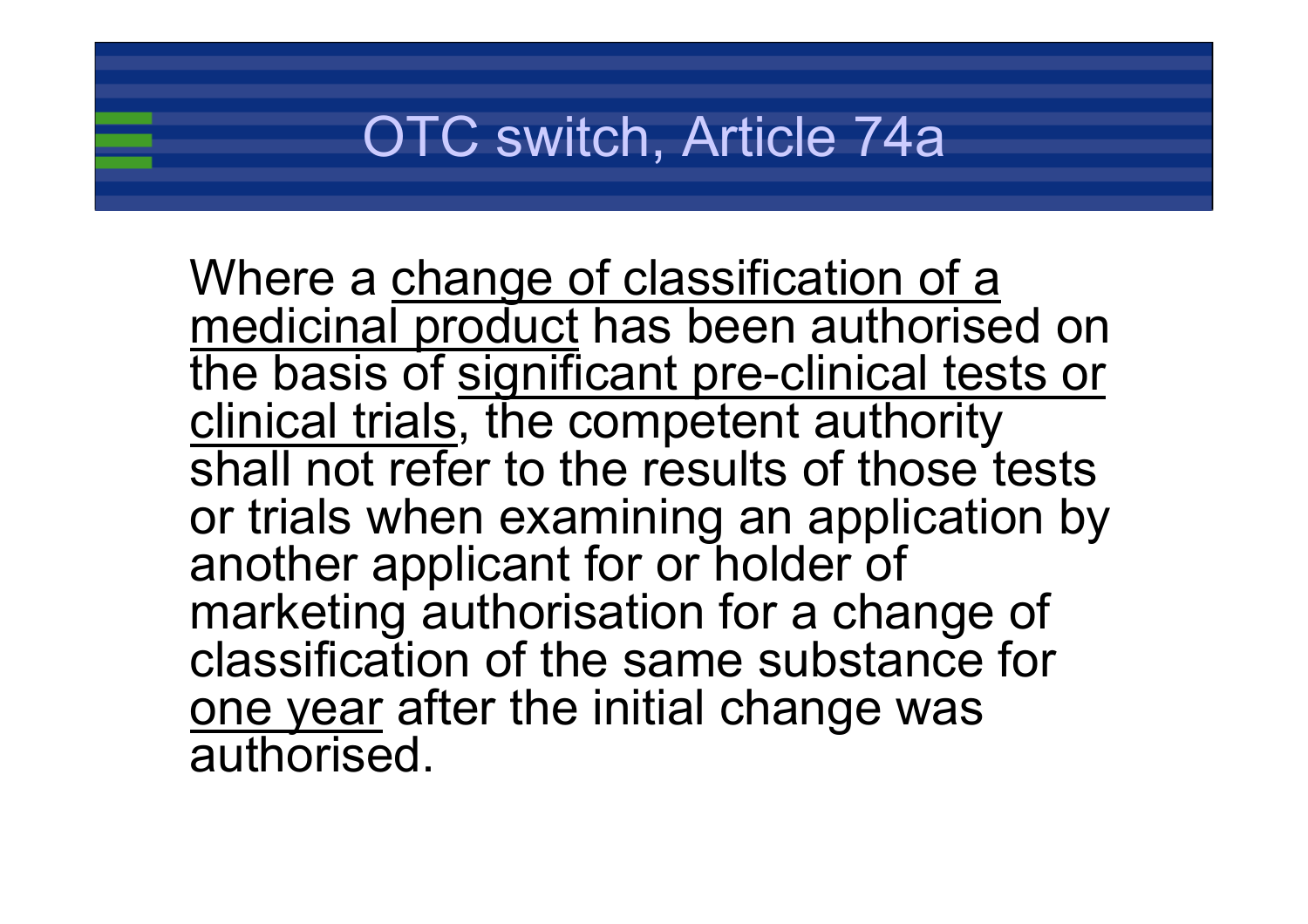# Definitions and data requirements

- <u>Generic</u> product: same qualitative and quantitative composition, same pharmaceutical form, bioequivalence. Data requirements where changes in active substance or where product does not fall fully under definition
- <u>Reference</u> product
- – Similar biological product: supplementary data to be provided in accordance with the Annex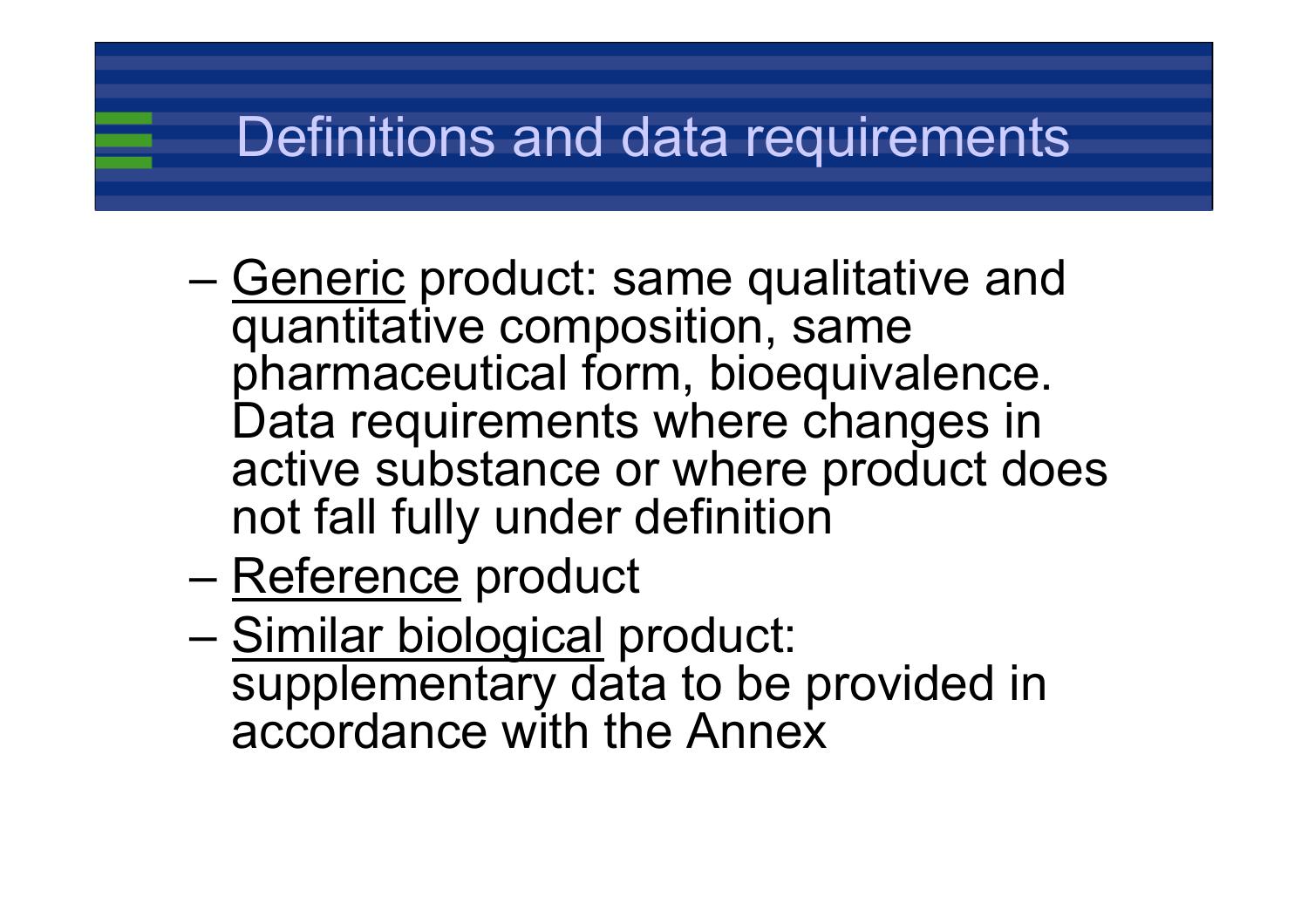Facilitating generic access through the rules protecting research

- –Data protection period broken into data exclusivity and marketing protection, allowing immediate market access after 10 years
- – Global marketing authorisation: data protection for the initial authorisation only of a reference product
- – Preparation of a generic application and patent law: Bolar clause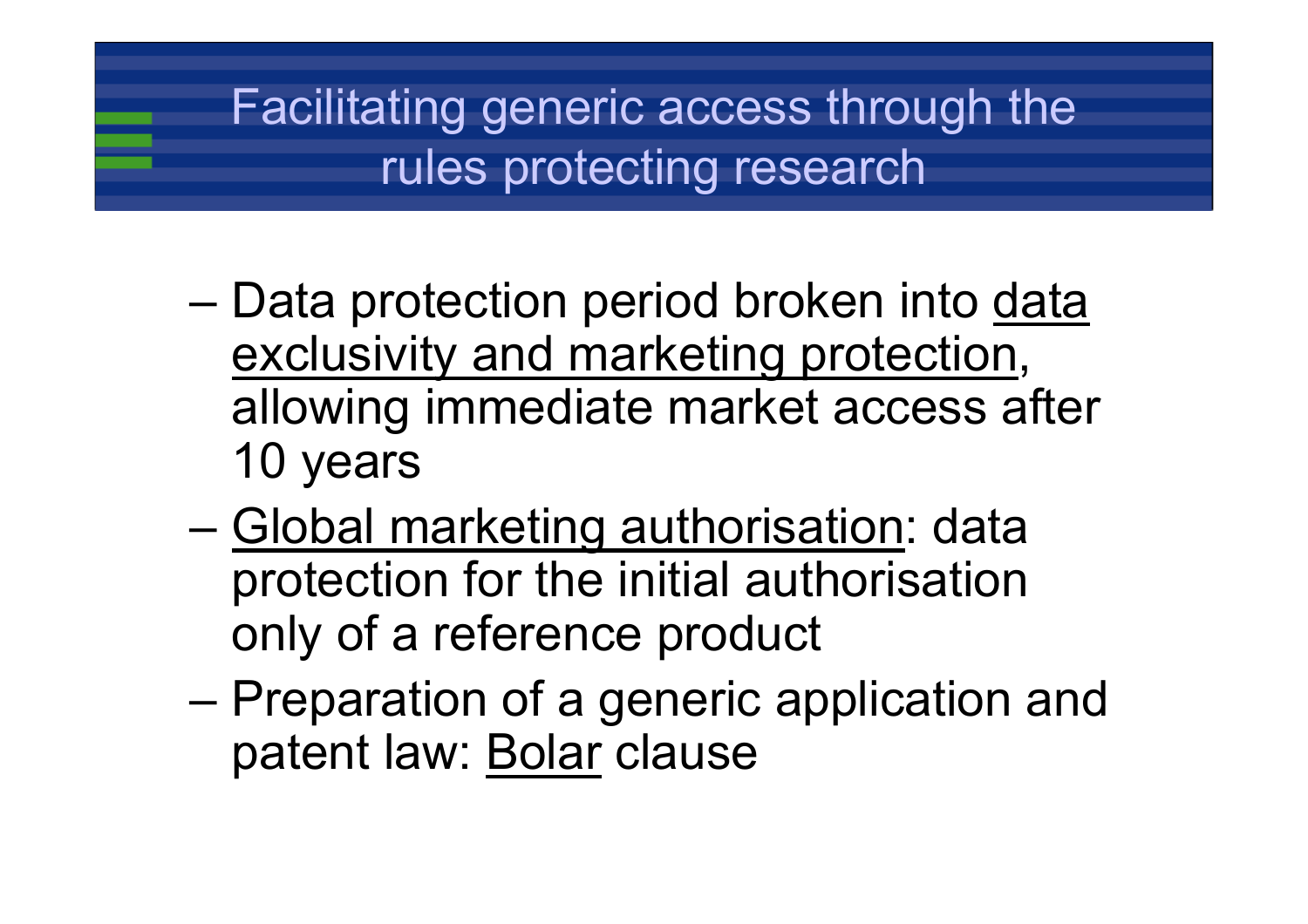Flexibility in the authorisation status of the reference product

- –Reference product which is or has been authorised
- –"<u>Euro-reference product</u>" if the reference medicinal product was not authorised in the Member State in which the application for the generic medicinal product is submitted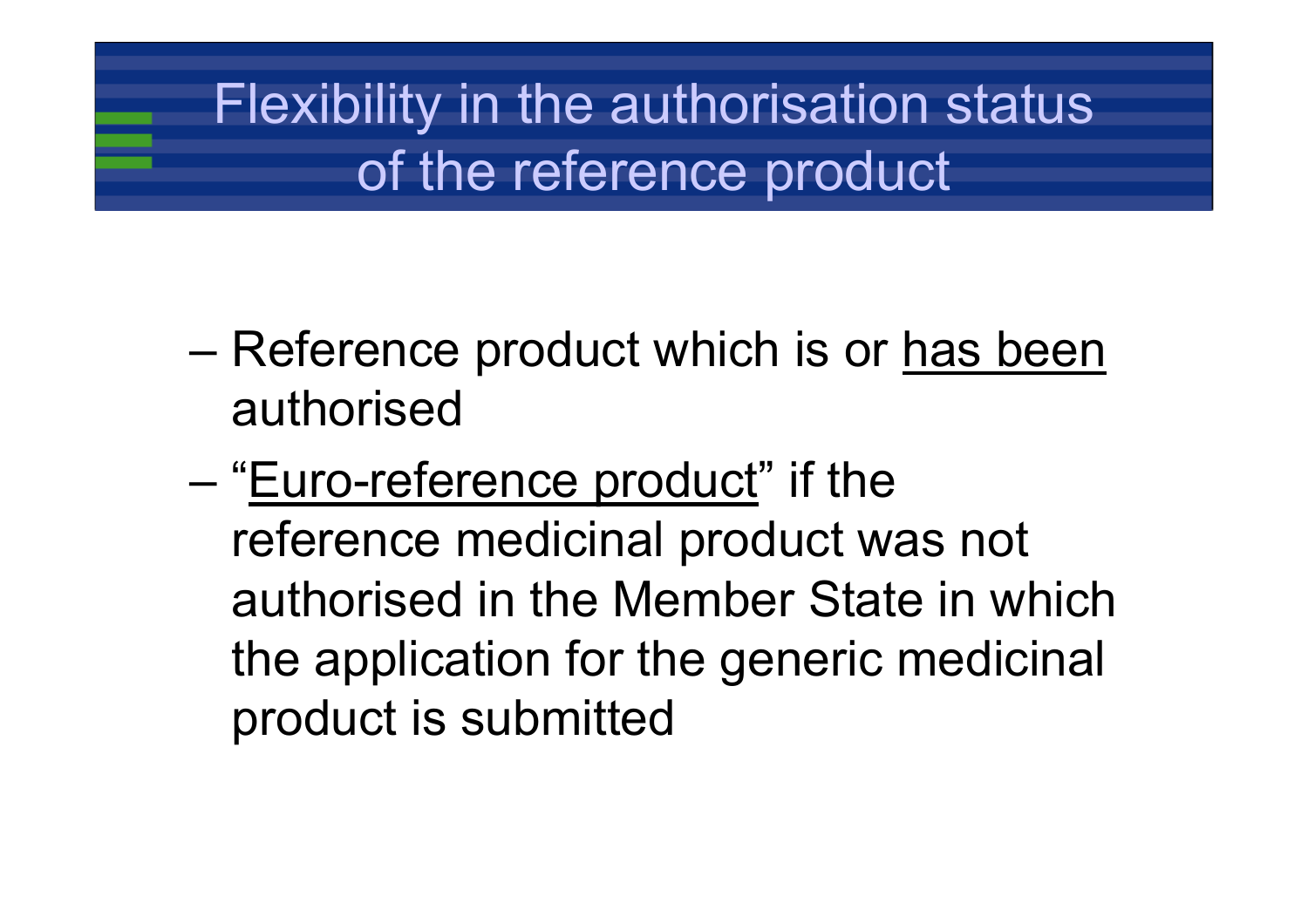## Manufacture and …, Title 4 of Directive 2001/83/EC

#### –Article 40(1):

"Member States shall take all appropriate measures to ensure that the manufacture of themedicinal products within their territory is subject to the holding of an authorization. This manufacturing authorization shall be required notwithstanding that the medicinal products manufactured are intended for export."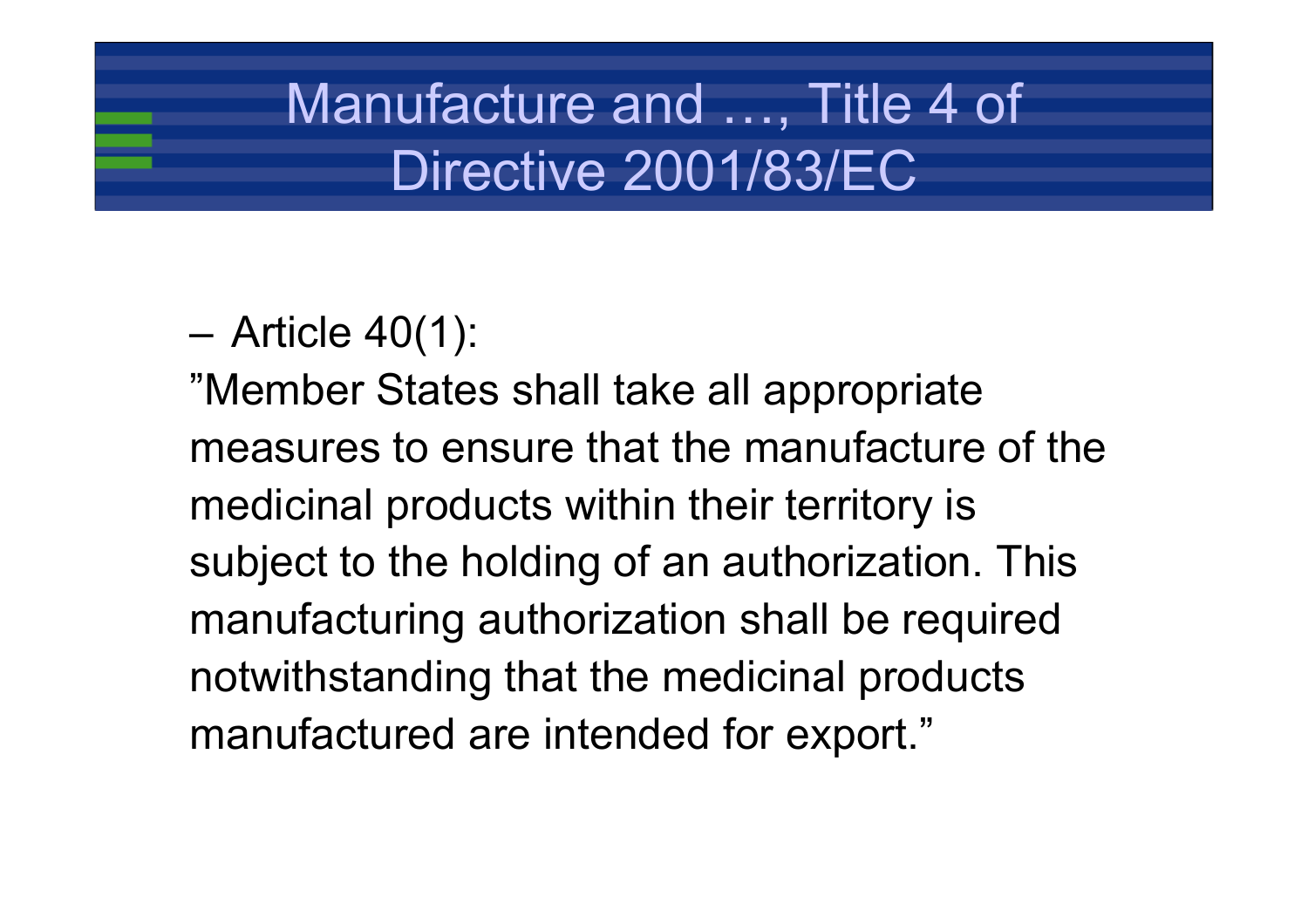## …and Importation

#### **Links of the Common** Article 40(3):

"Authorization referred to in paragraph 1 shall also be required for imports coming from third countries into a Member State.."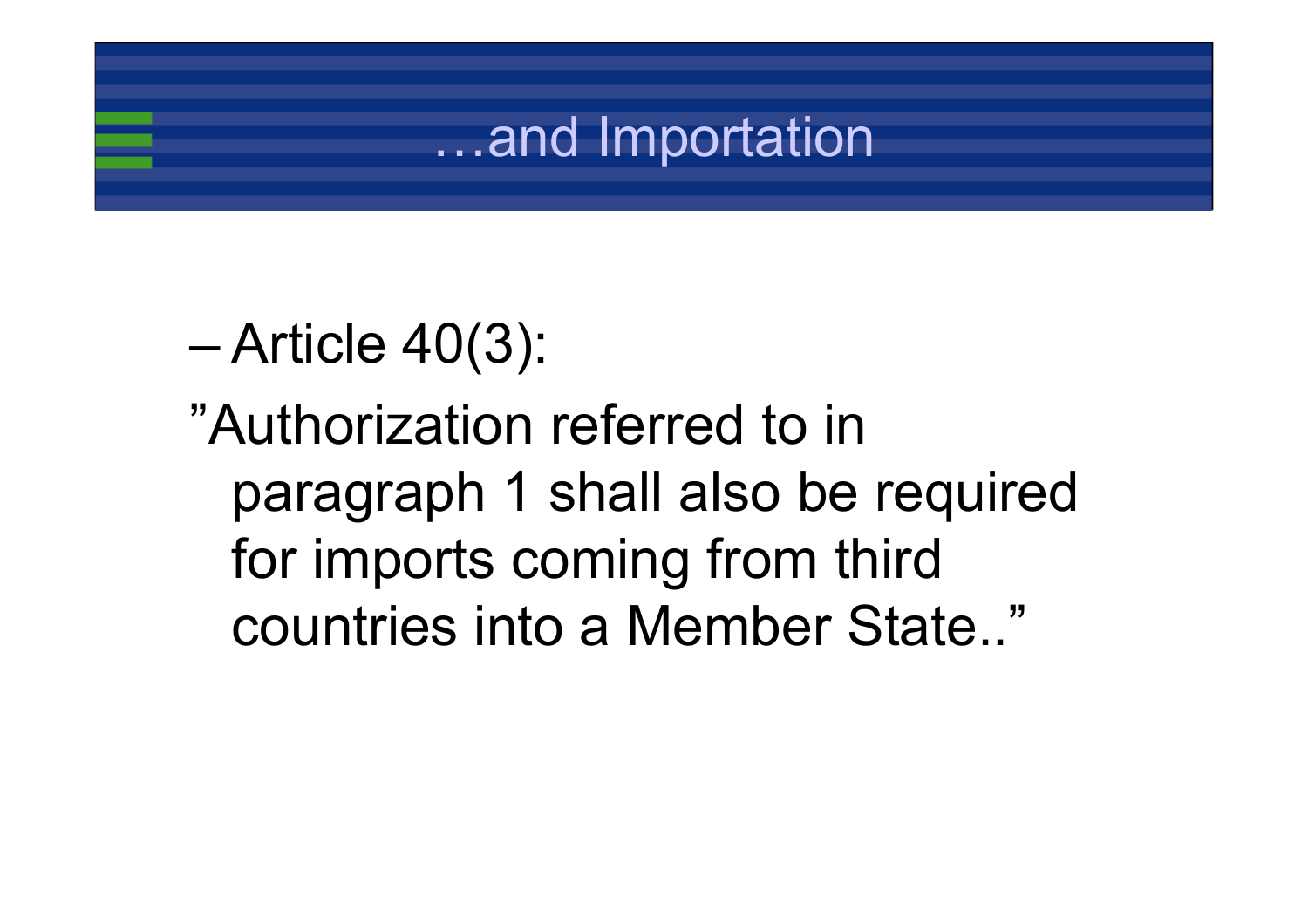### Time frames and qualified person

- **Links of the Common**  The authorities have a maximum og 90 days for the handling of an application for manufacturing authorisation, Article 43.
- **Harry Committee**  The holder of the manufacturing authorisation shall have a qualified person at his disposal, Article 48.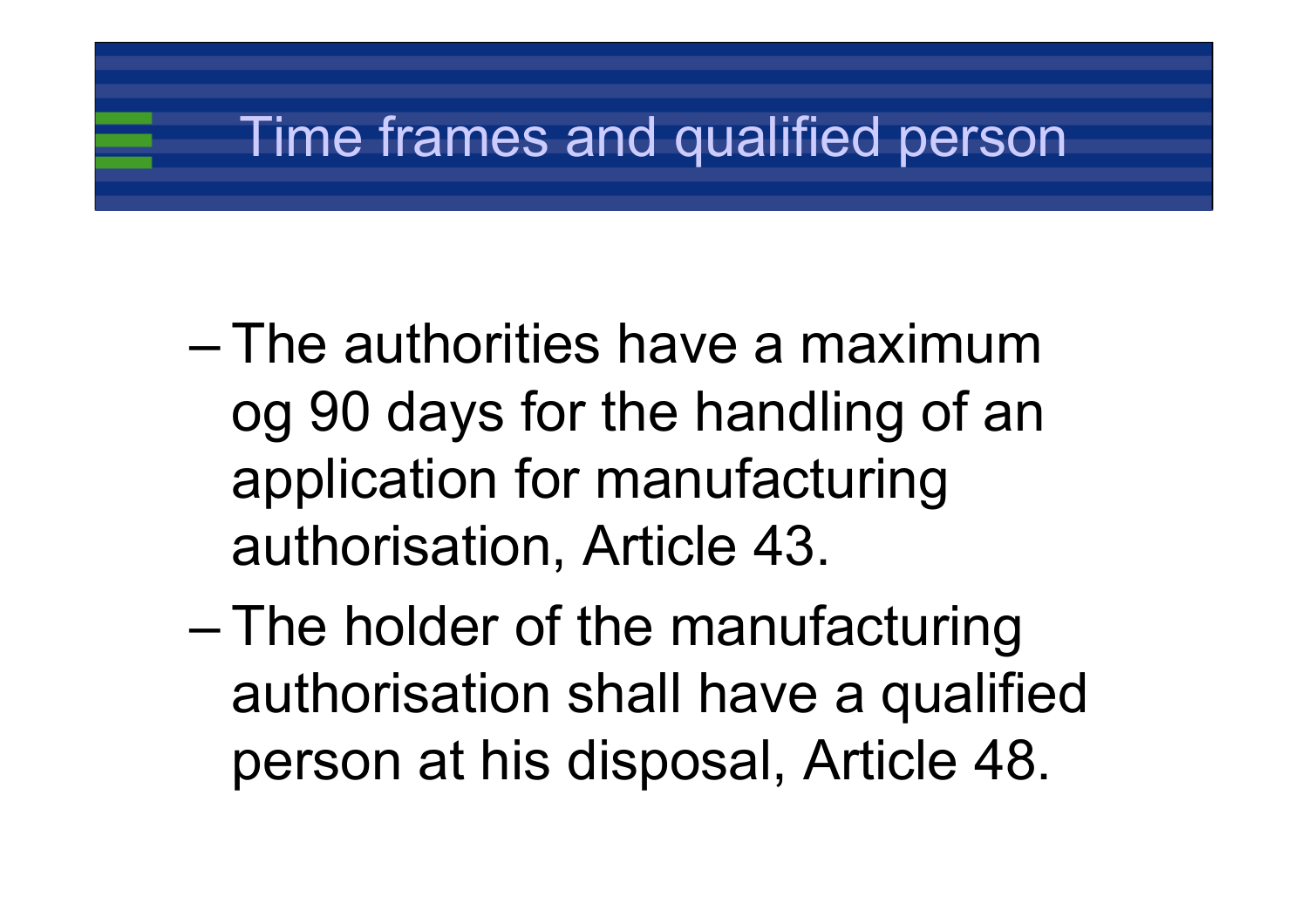#### GMP Directive

#### **Links of the Common**  Directive 2003/94/EC of 8 October 2003 laying down the principles and guidelines of good manufacturing practice in respect of medicinal products for human use and investigational medicinal products for human use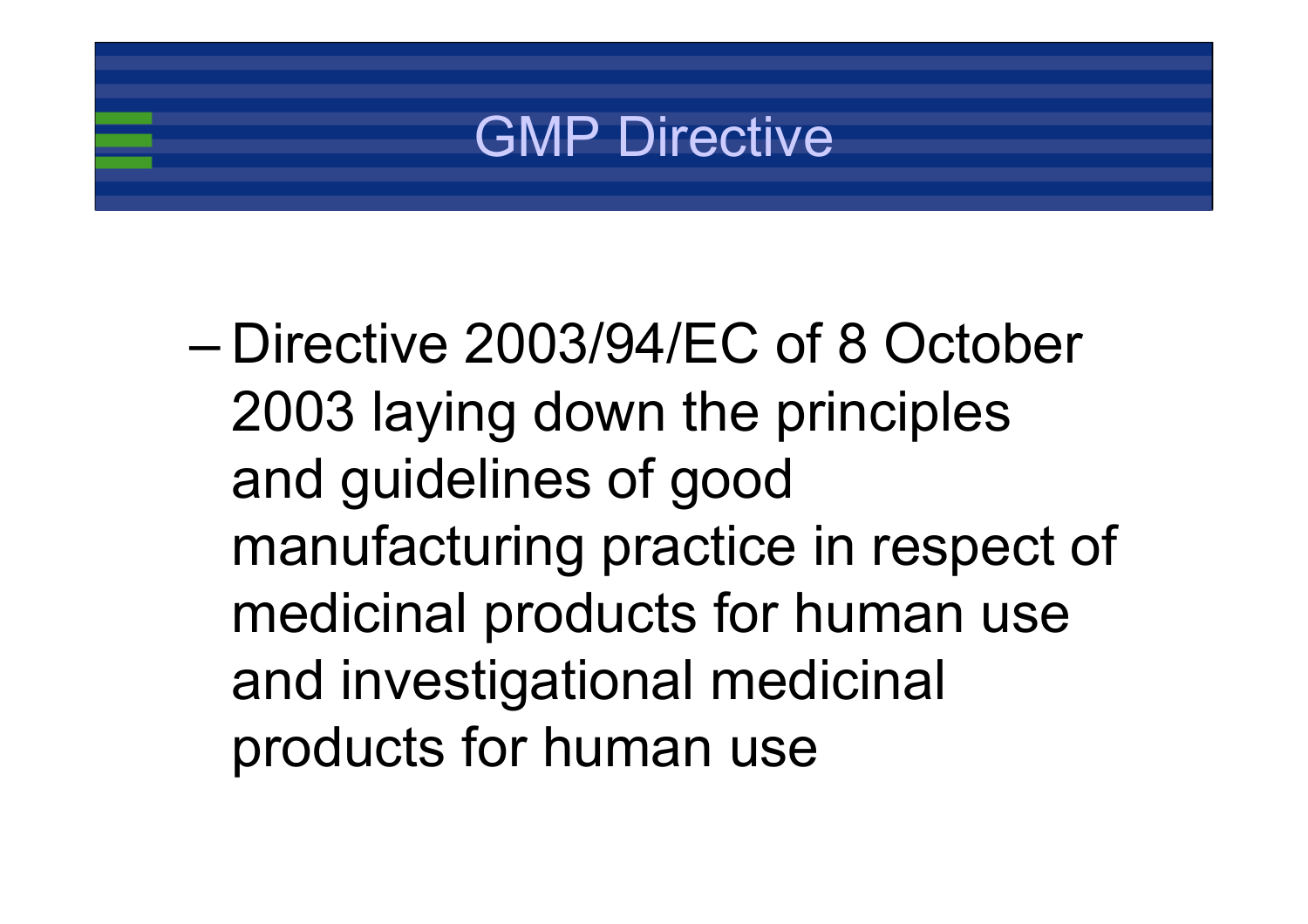## Labelling and package leaflet, Chapter V of Directive 2001/83/EC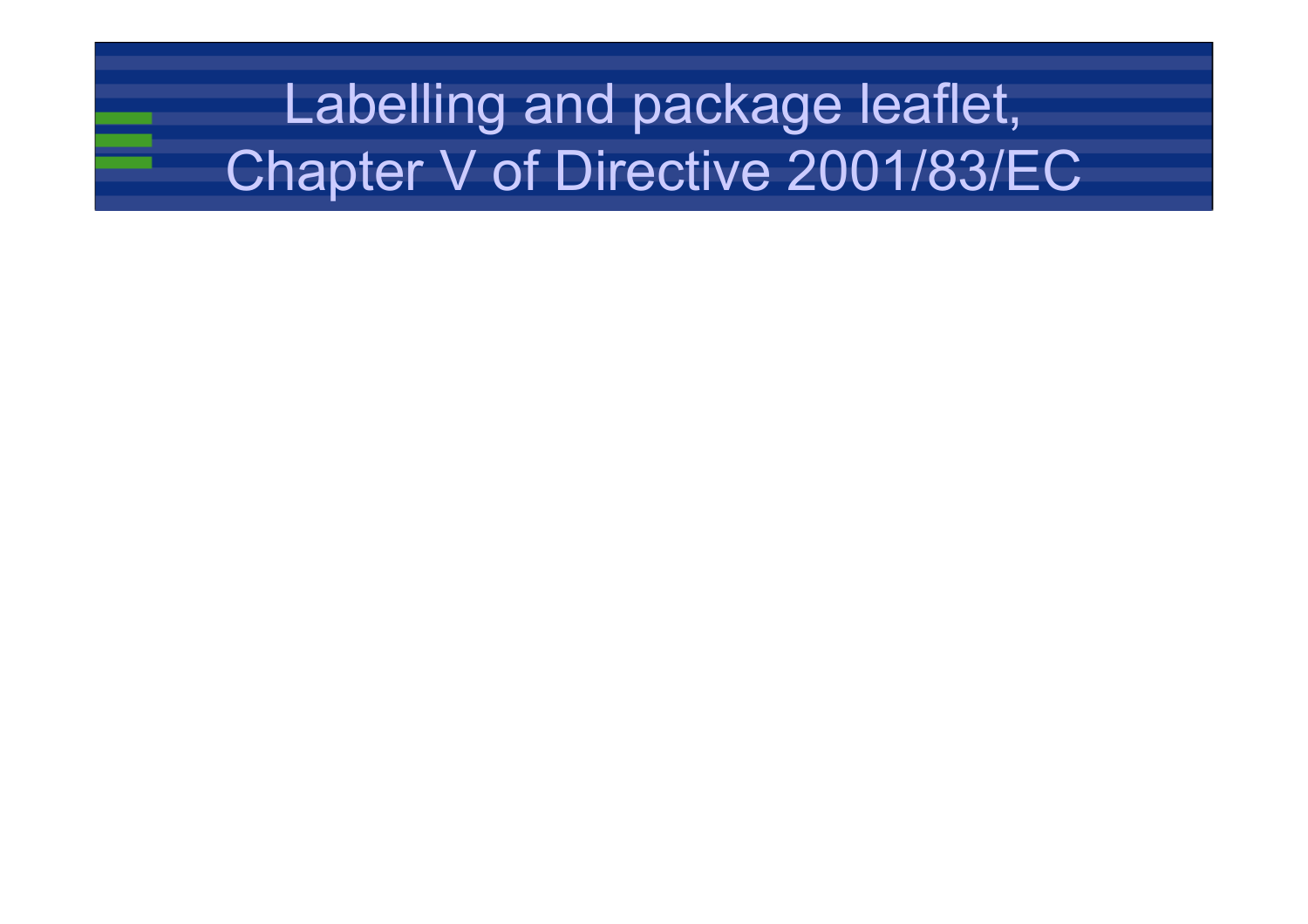# Wholesale distribution / Pharmacovigilance, Title VII and IX

- **Links of the Common**  Member States shall ensure that only medicinal products with a marketing authorization in accordance with Community law are distributed on their territory
- –Pharmacovigilance, Title IX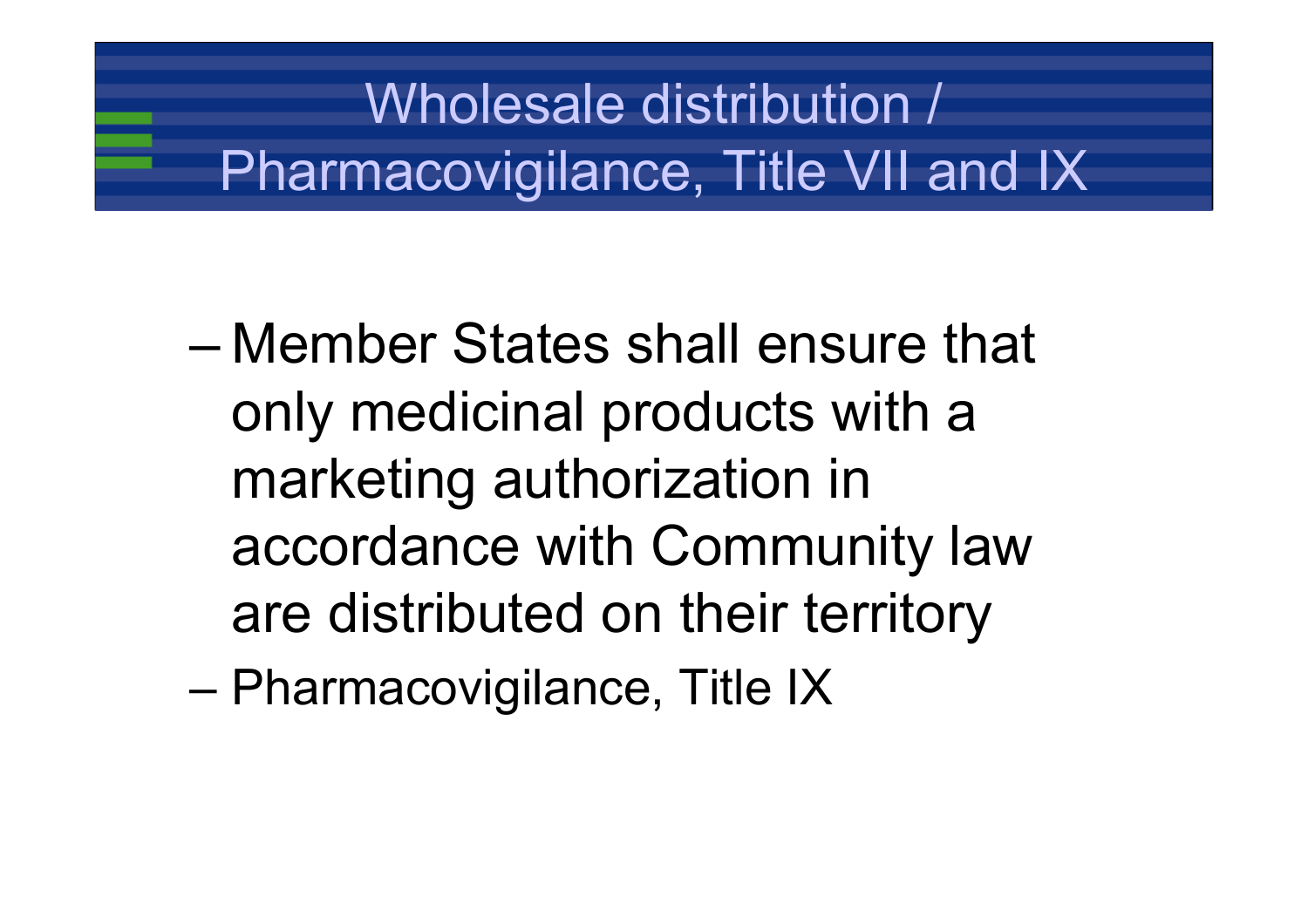

#### Article 111(1):

"The competent authority of the Member State concerned shall ensure, by means of repeated inspections, and if necessary unannounced inspections, and, where appropriate, by asking an Official Medicines Control Laboratory or a laboratory designated for that purpose to carry out tests on samples, that the legal requirements governing medicinal products are complied with."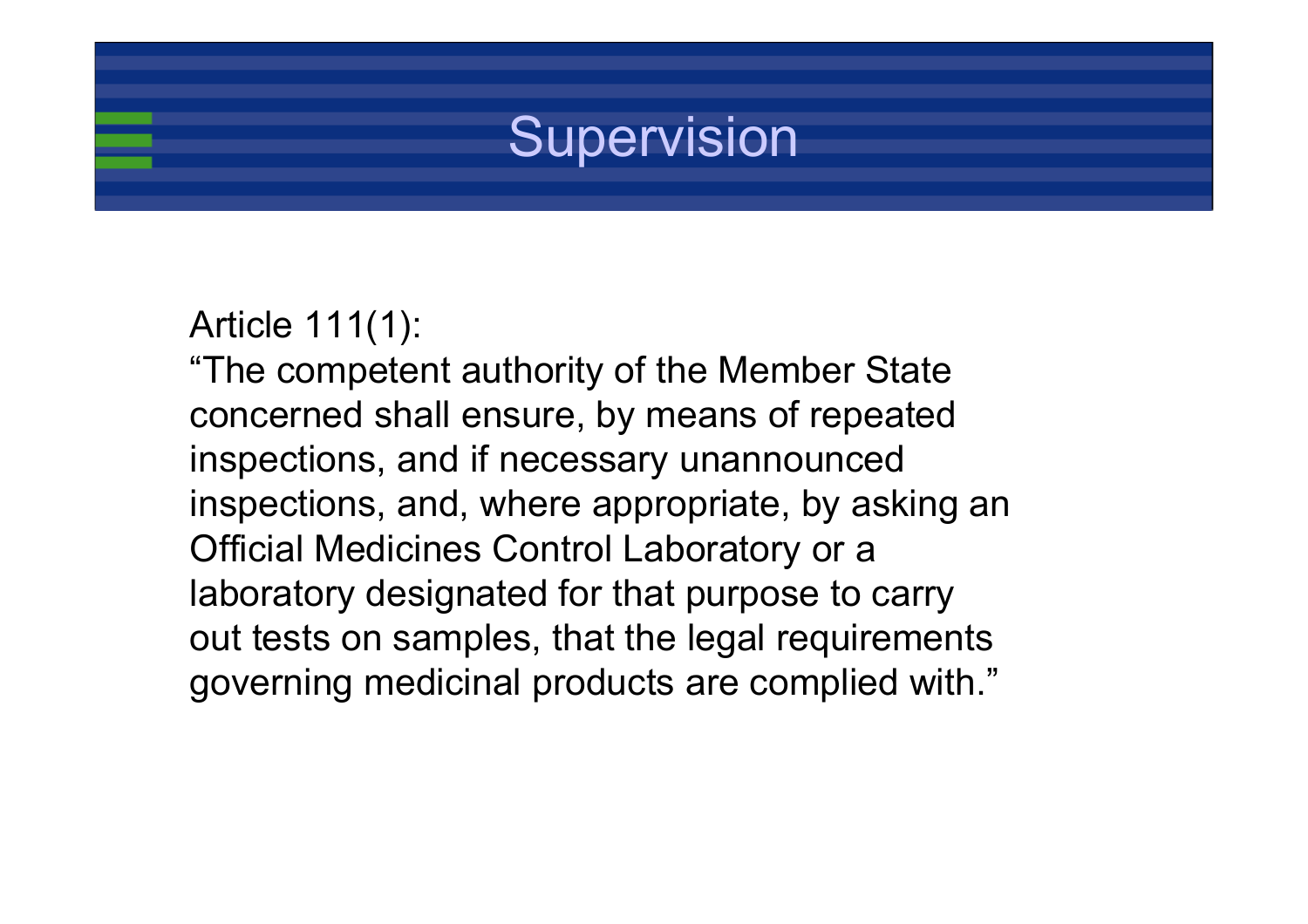#### Human Blood and Plasma

**Links of the Common**  Special provisions on medicinal products derived from human blood and plasma are included in Title X of Directive 2001/83/EC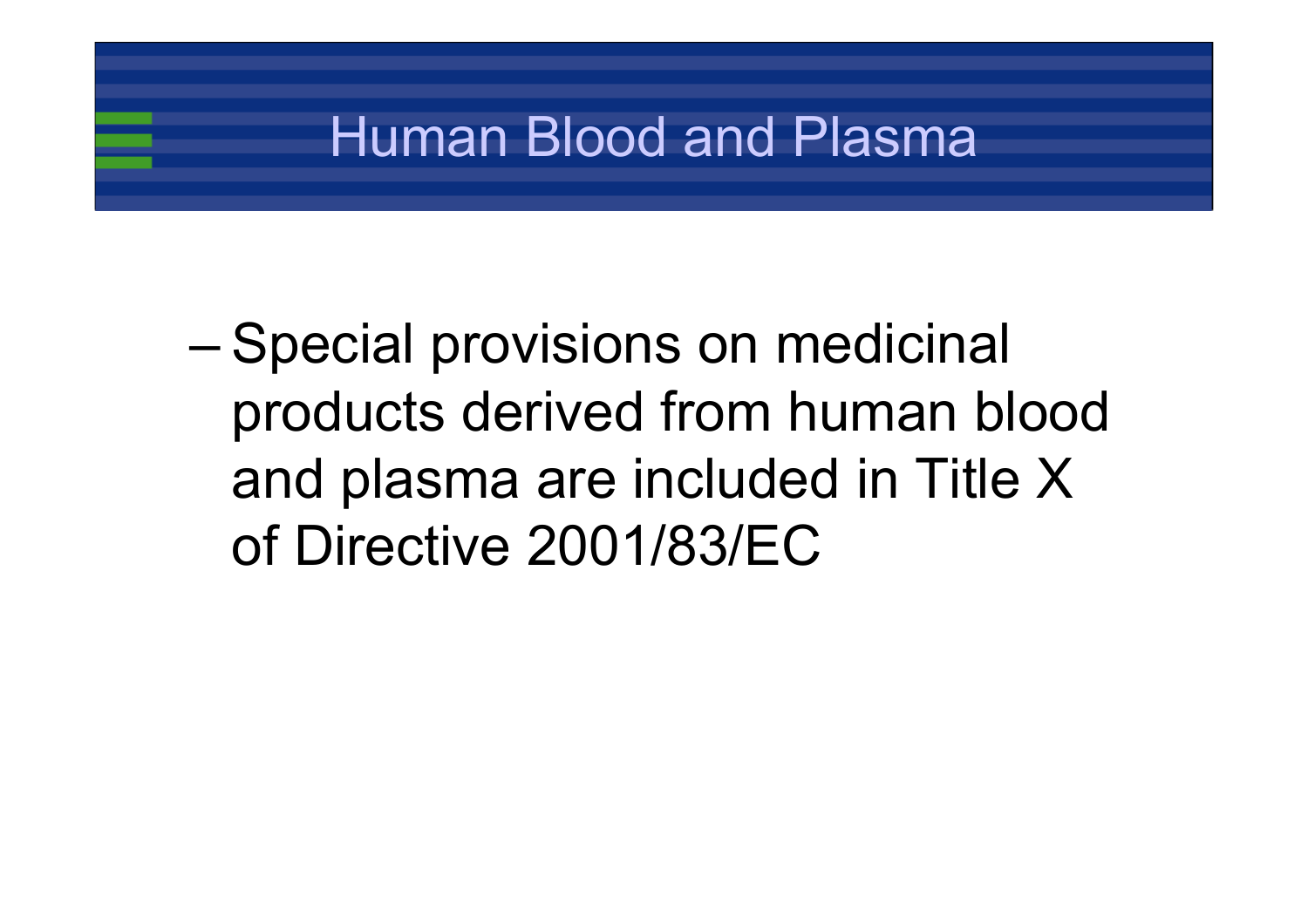# Refusal of application for MA

- Article 26 of Directive 2001/83/EC establishes when an application for MA shall be refused
- An authorization to market a medicinal product shall not be refused, suspended or revoked except on the grounds set out in the Directive, Article 126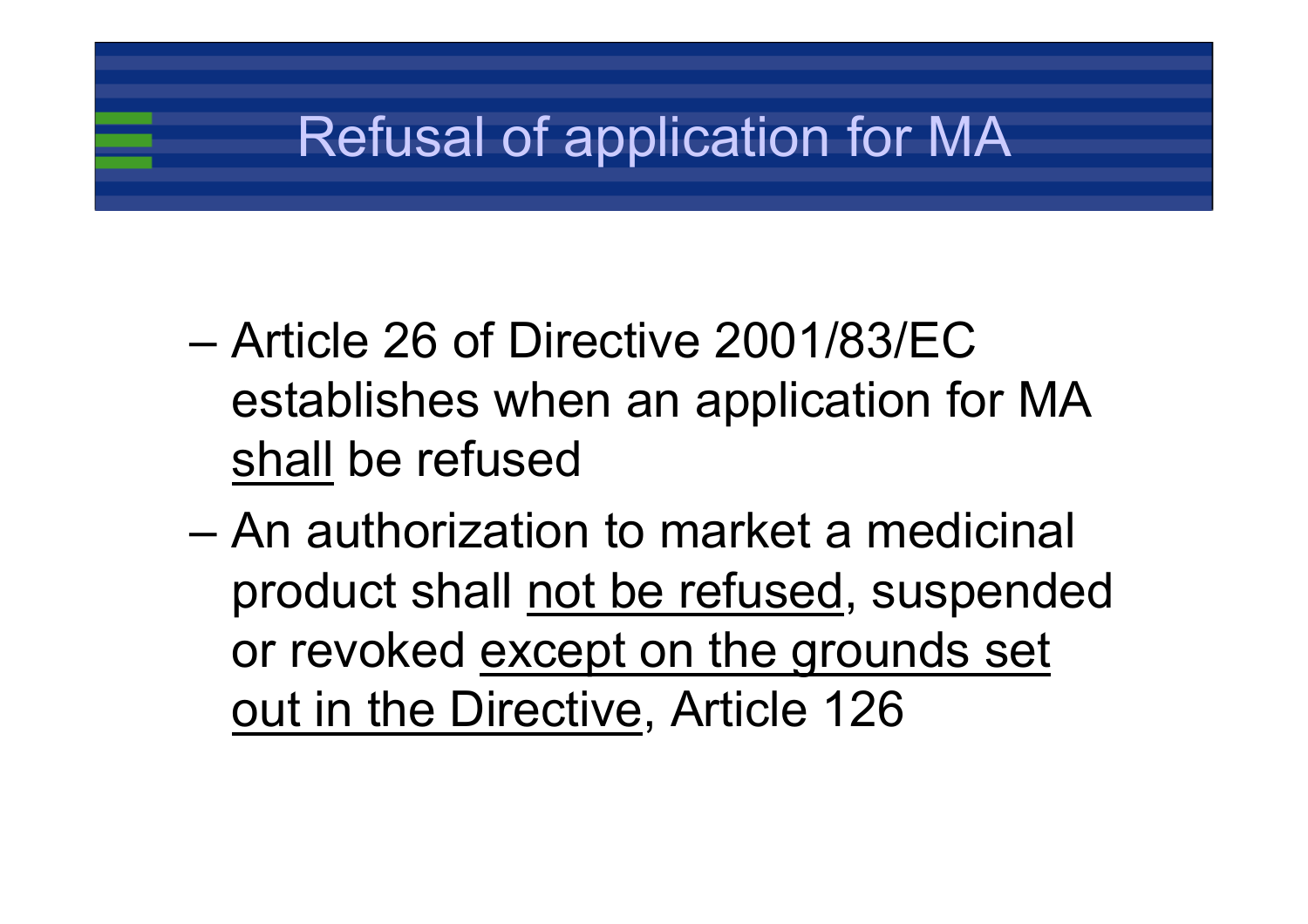# Decisions of Directive 2001/83/EC, Article 125

- –Every decision shall state the reasons on which it is based
- Such decision shall be notified to the party concerned
- Information as to the redress available to him under the laws in force and of the time-limit allowed for access to such redress shall be given
- – Decisions to grant or revoke a marketing authorisation shall be made publicly available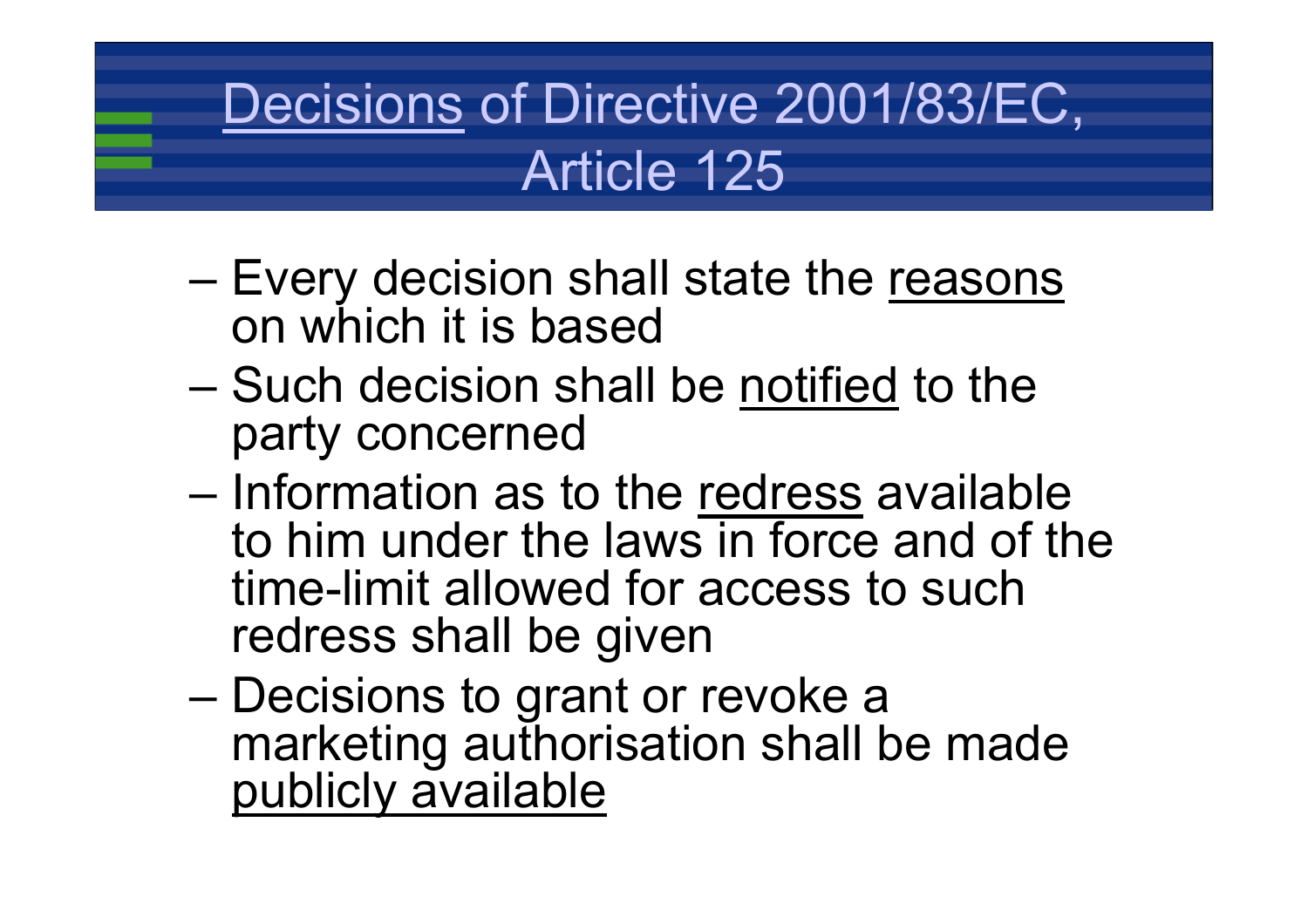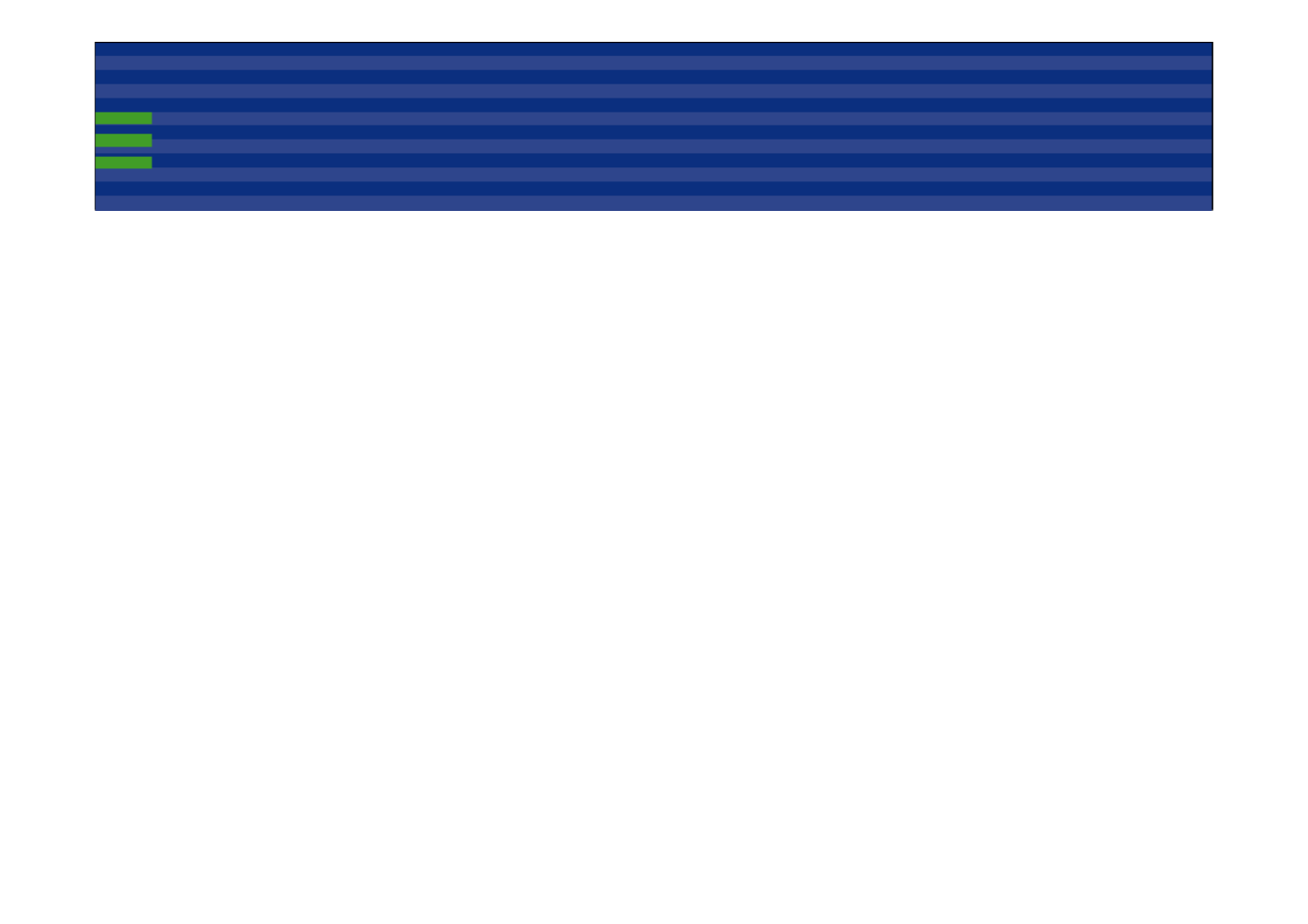# Clinical trials, Directive 2001/20/EC - Scope

- The Directive establishes specific provisions regarding conduct of clinical trials, including multi-centre trials, on human subjects involving medicinal products, in particular relating to the implementation of good clinical practice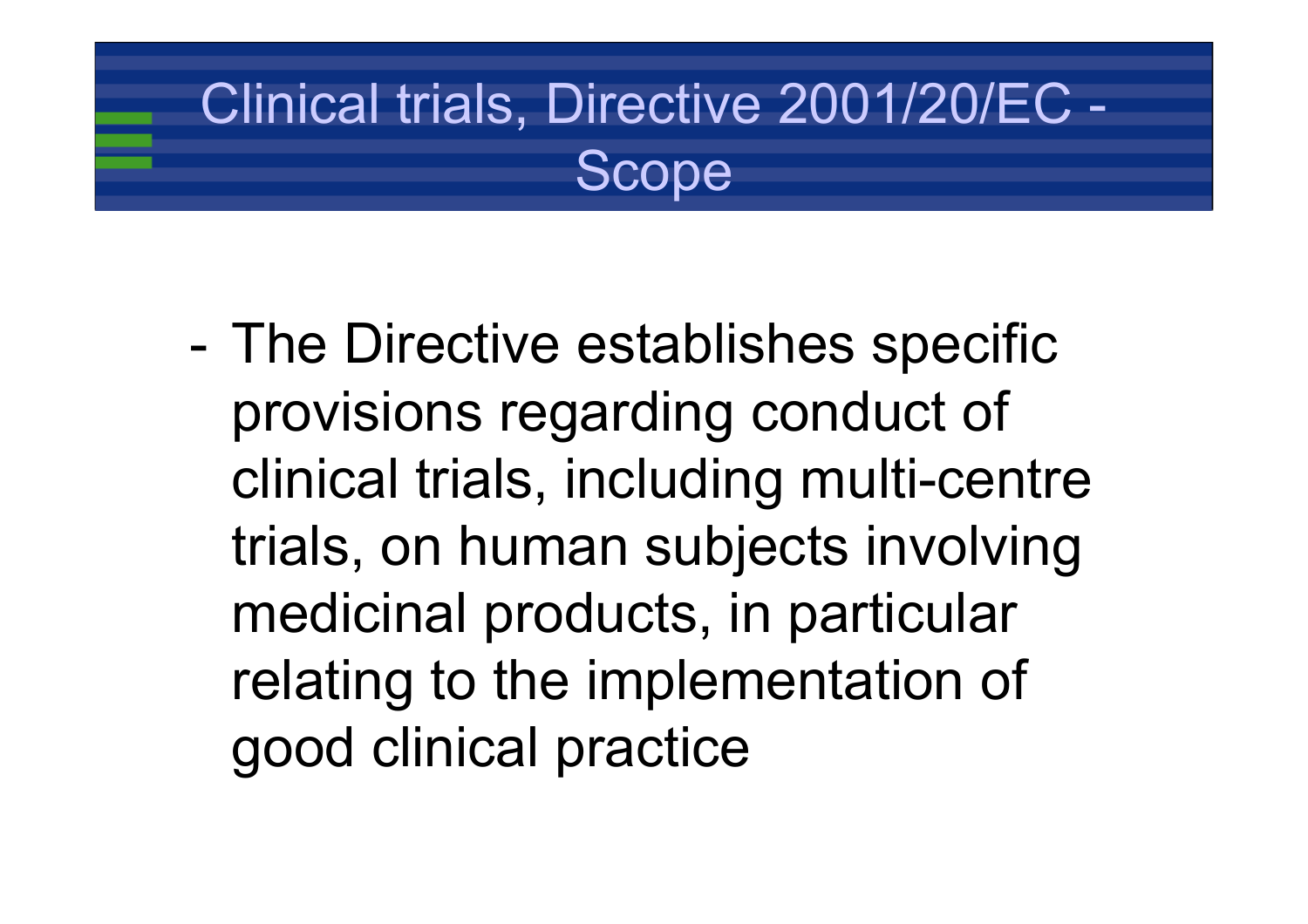### **Definitions**

Clinical trial:

- Investigation in human subjects intended to discover or verify the clinical, pharmacological and/or other pharmacodynamic effects of investigational medicinal products,
- identify any adverse reactions to investigational medicinal products
- study absorption, distribution, metabolism and excretion of investigational medicinal products
- with the object of ascertaining their safety and/or efficacy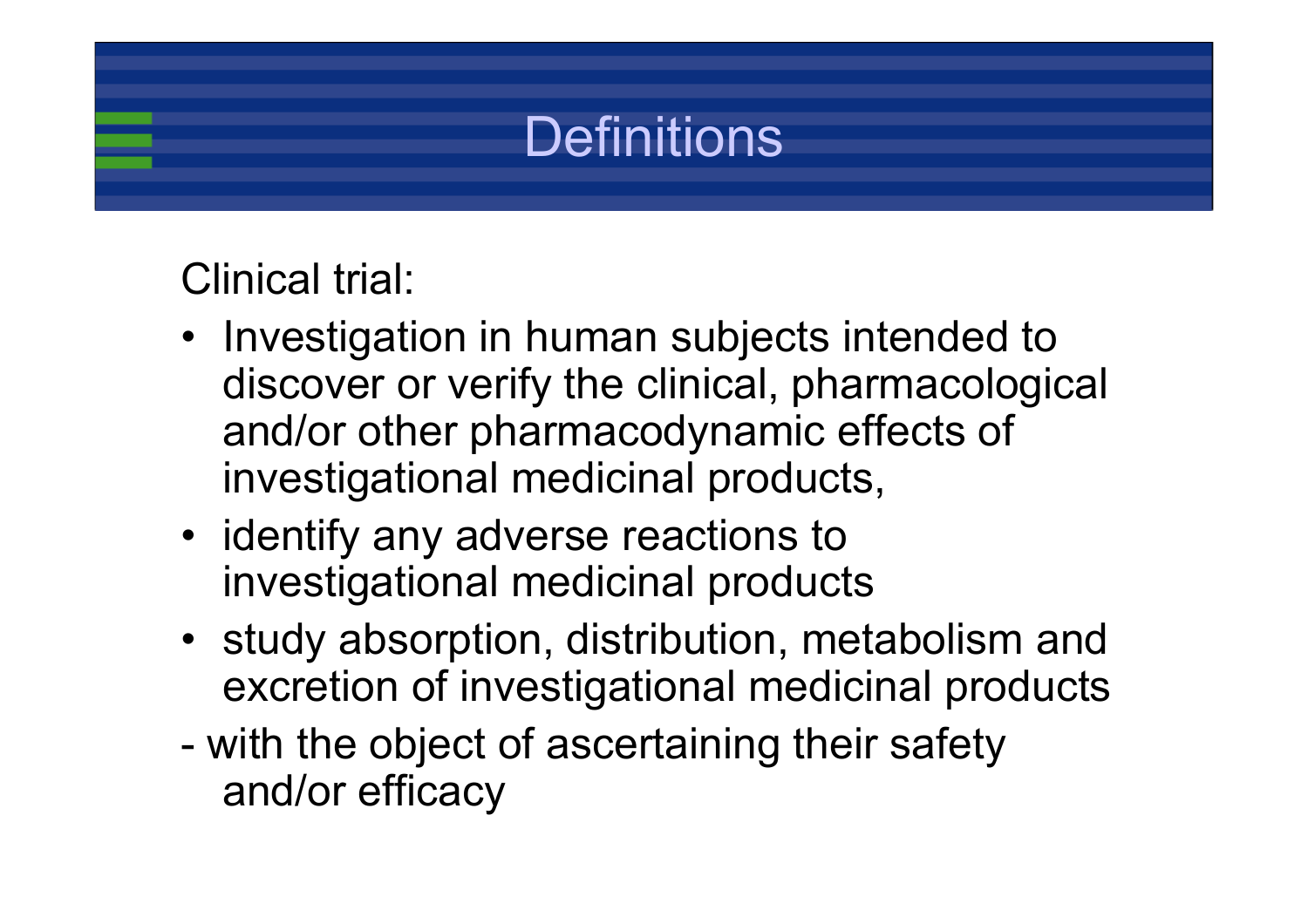#### **Definitions**

#### **Links of the Common** Sponsor:

– an individual, company, institution or organisation which takes responsibility for the initiation, management and/or financing of a clinical trial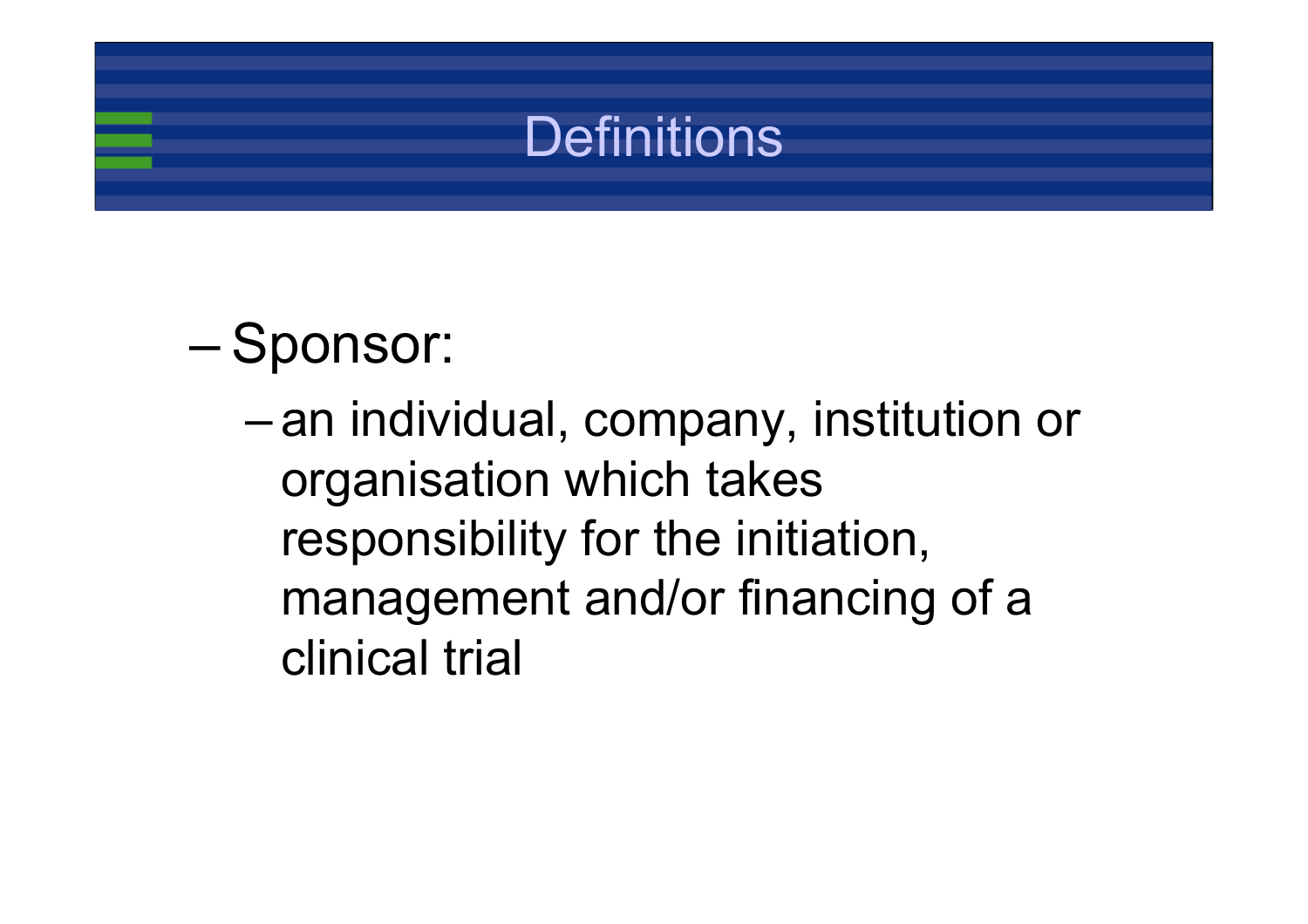

- –Each trial shall have one sponsor
- **Harry Committee** Responsible for the trial
- **Links of the Common**  Can not start the trial until favourable opinion of the Ethics **Committee**
- **Links of the Common**  Shall submit application for the trial to the authorities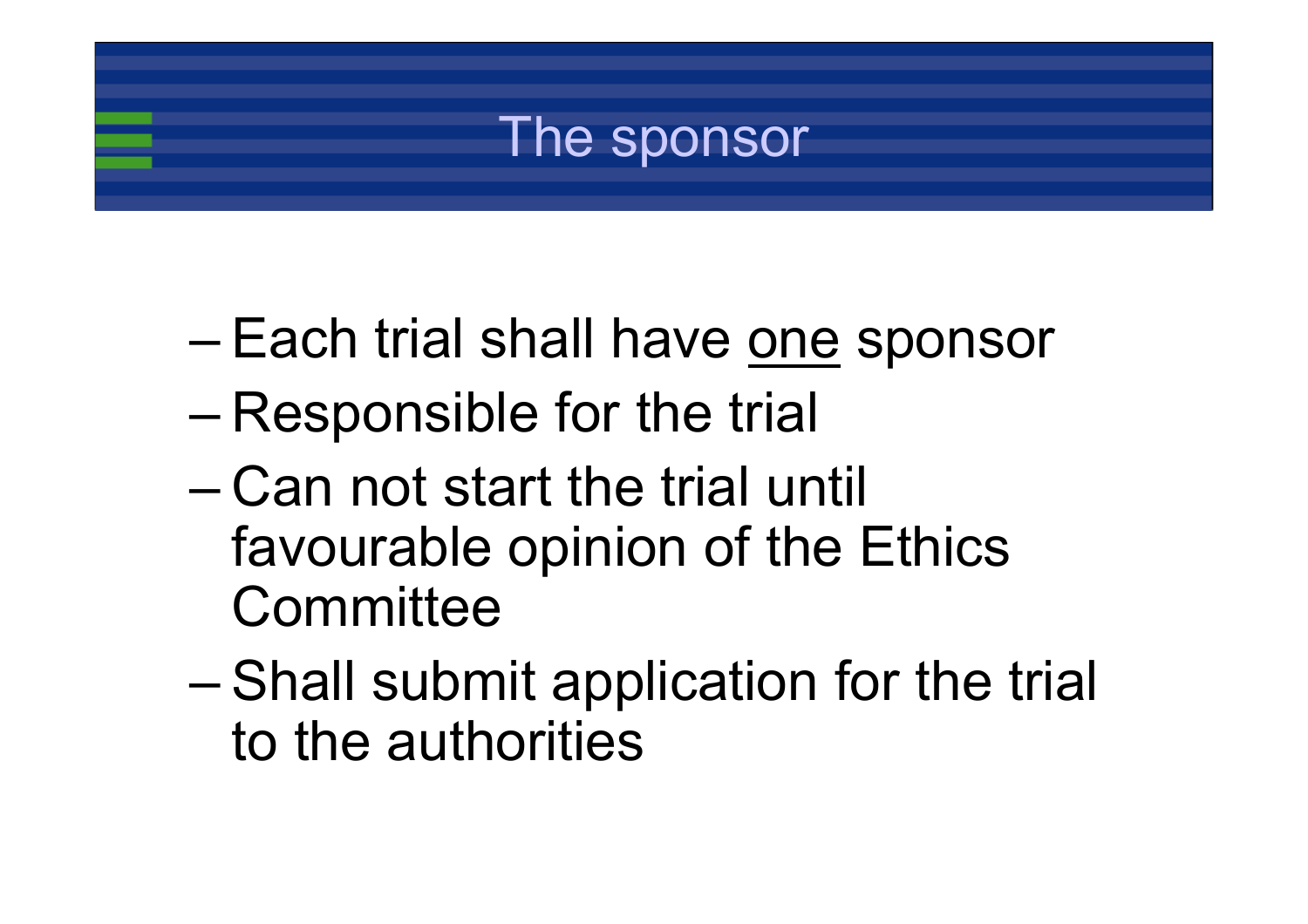

- – For the consideration by the competent authority of a request for authorisation – 60 days, Article 9(4)
- – At the end of the trial the sponsor shall notify the competent authorities and the Ethics Committee within 90 days (15 if the trial had to be terminated early)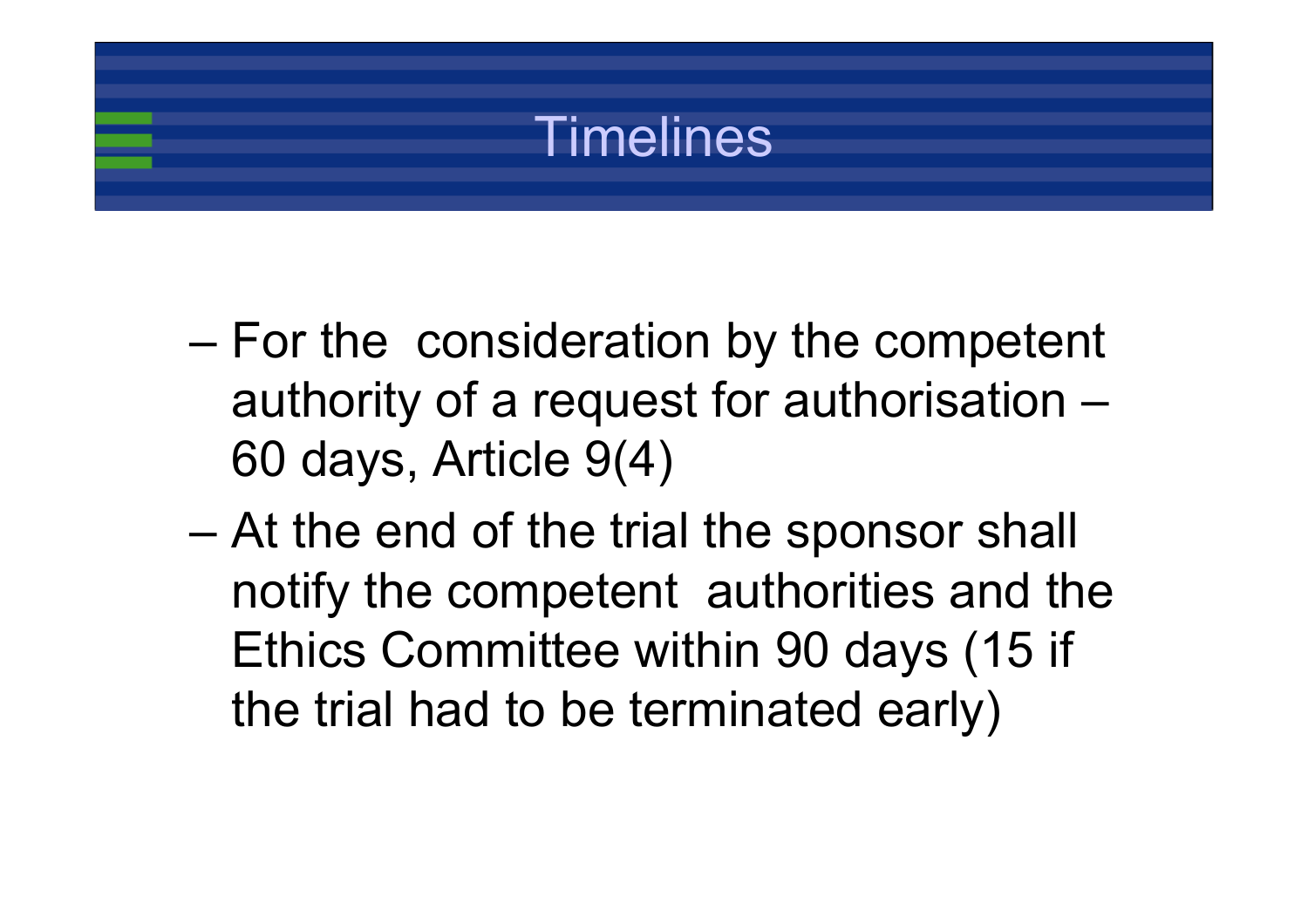#### Directive 2005/28/EC

- –Implementing Commission Directive
- – laying down principles and detailed guidelines for good clinical practice as regards investigational medicinal products for human use, as well as the requirements for authorisation of the manufacturing or importation of such products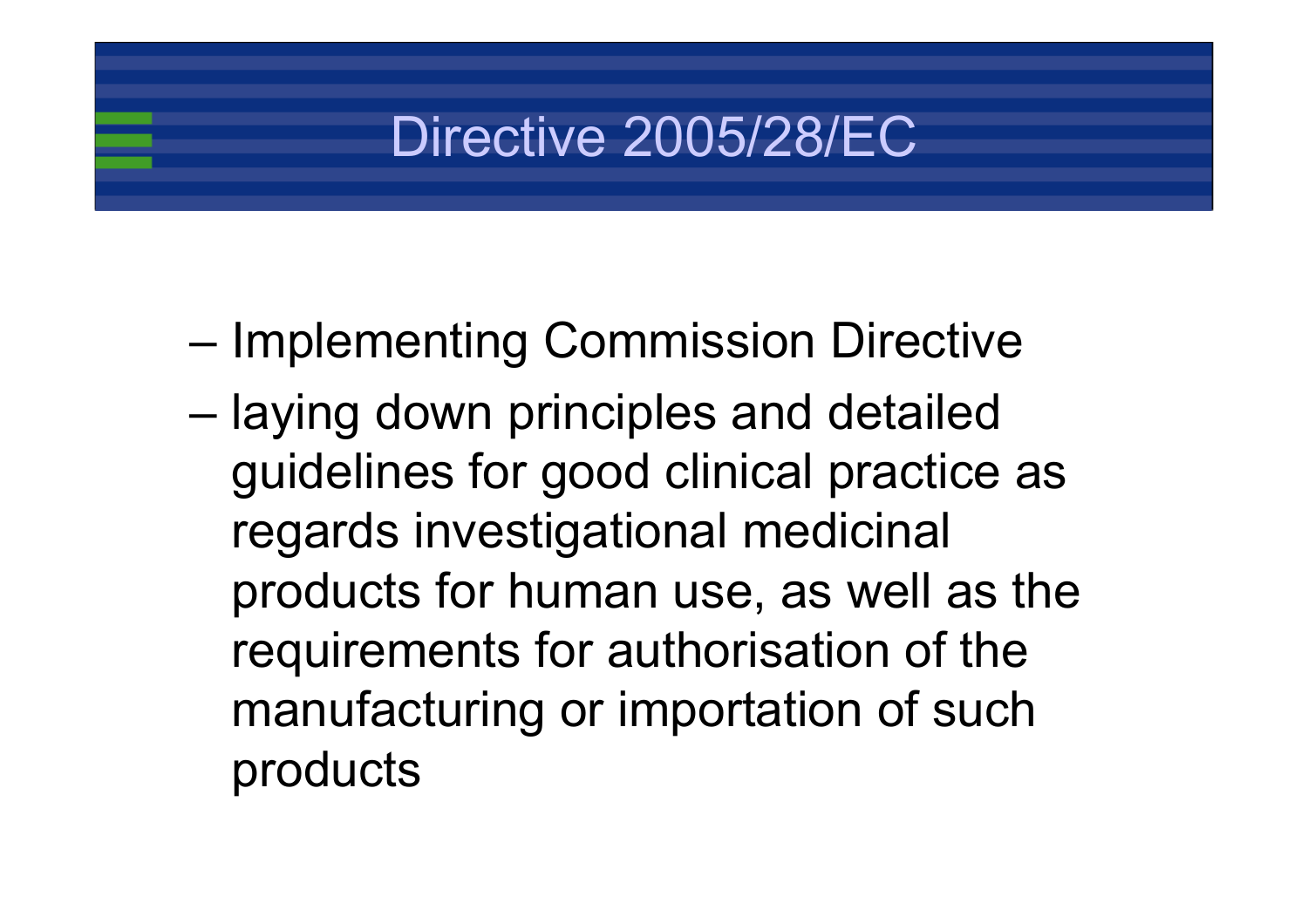Colouring matters – Directive 1978/25/EEC

**Links of the Common**  Colouring matters shall be authorised for medicinal products if included in Annex I of Directive 94/36/EC or Annex to Directive 95/45/EC relating to foodstuffs